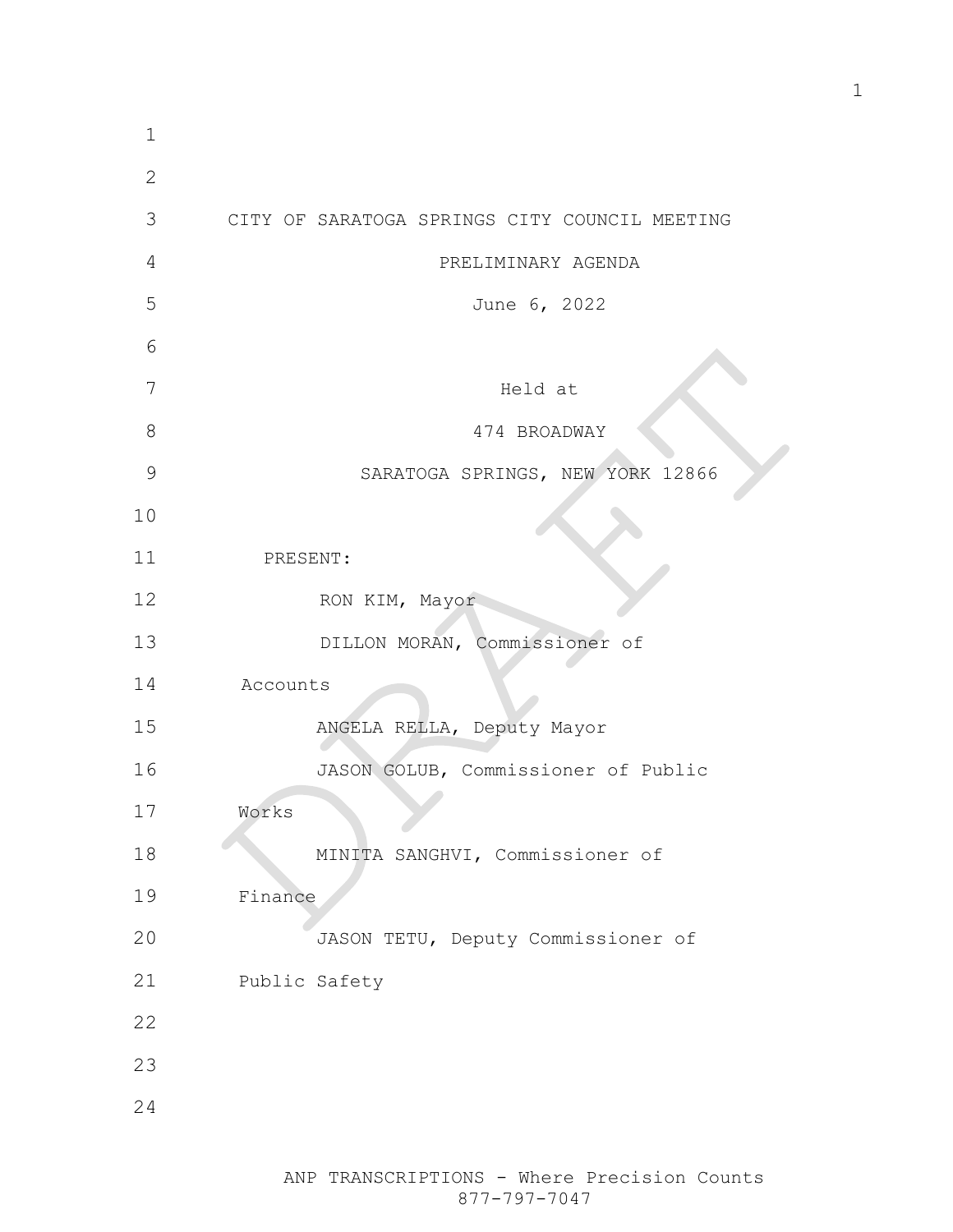ANP TRANSCRIPTIONS - Where Precision Counts 877-797-7047 MAYOR KIM: I'll call -- DEPUTY MAYOR RELLA: Yeah, I got it. MAYOR KIM: Okay. Thanks. I'll call the meeting order -- to order at 7 9:09. We're being taped and livestreamed. And Angela why don't you 9 take the -- okay. 10 DEPUTY MAYOR RELLA: Sure. Commissioner Moran, do you wanna do roll call? COMMISSIONER MORAN: Sure. Mayor Kim. 15 MAYOR KIM: Here. COMMISSIONER MORAN: Commissioner Golub. 18 COMMISSIONER GOLUB: Here. COMMISSIONER MORAN: Commissioner Sanghvi. COMMISSIONER SANGHVI: I'm here. COMMISSIONER MORAN: Commissioner Moran is here, and I don't see any other supervisors. So I think that's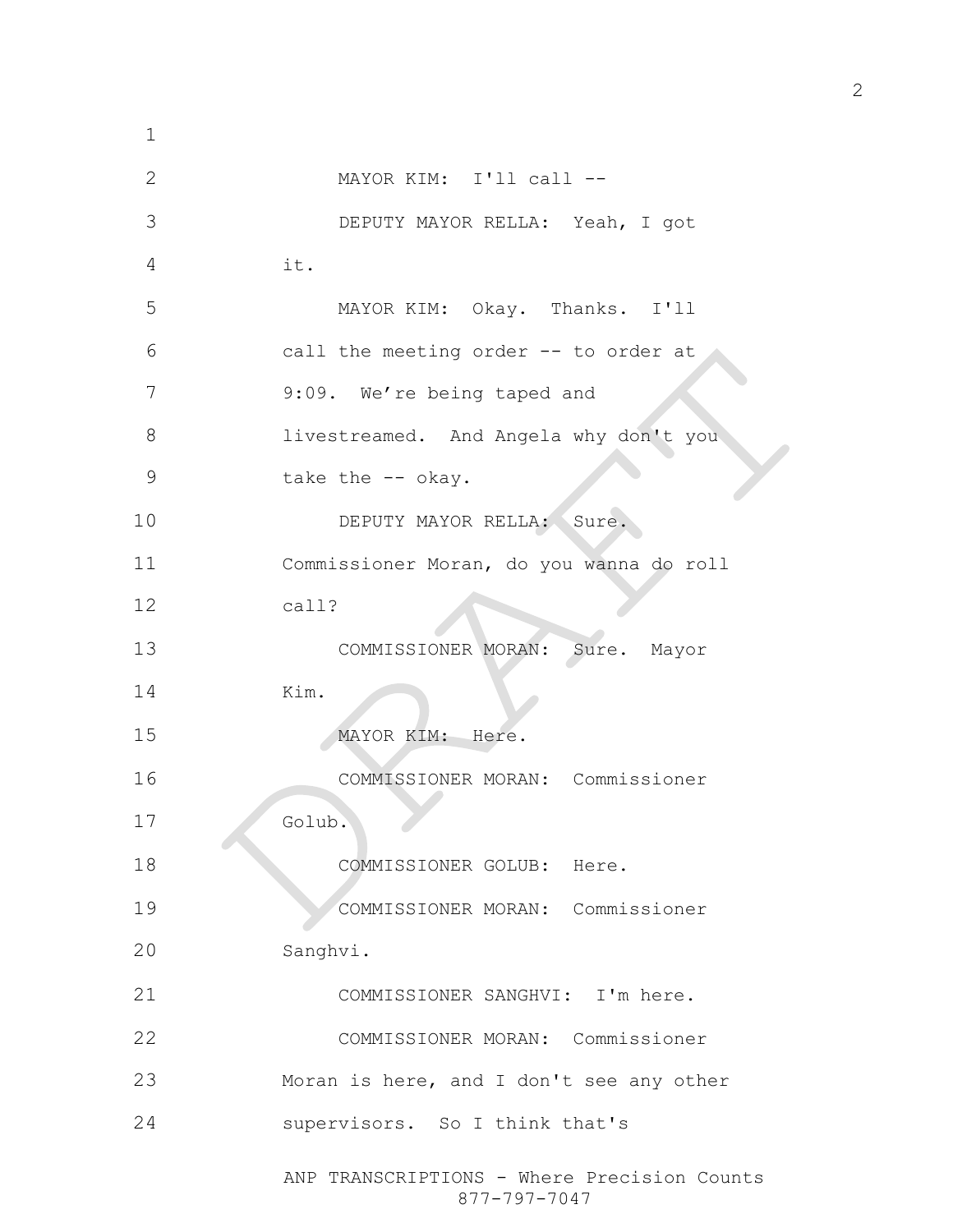Saratoga Springs City Council Meeting ANP TRANSCRIPTIONS - Where Precision Counts everybody. Commissioner Montagnino is - 2 - is not present. MAYOR KIM: Thank you. DEPUTY MAYOR RELLA: Okay. Great. Thank you. Mayor, let me know if you wanna take over, but I'll just start. MAYOR KIM: I've got it now. So we've got several public hearings to start out with that are -- begin at 6:45. We have one for the amendment to 11 the capital budget for the Skate Park, 12 then an amendment to Chapter 136, the temporary outdoor seating area permits. Then an amendment to 199A, Special Events. Then four UDO -- I'm sorry, three UDO amendments, two, for land use criteria, three, for enhancing stream 18 and wetland protections and four, the amendment to the land disturbance activity permit. And then finally we also have the Amendment 1. So those are 22 the public hearings. Excuse me. Then we'll move on to public comment as usual. Then we have presentation on the Skate Park project that John Hirliman

877-797-7047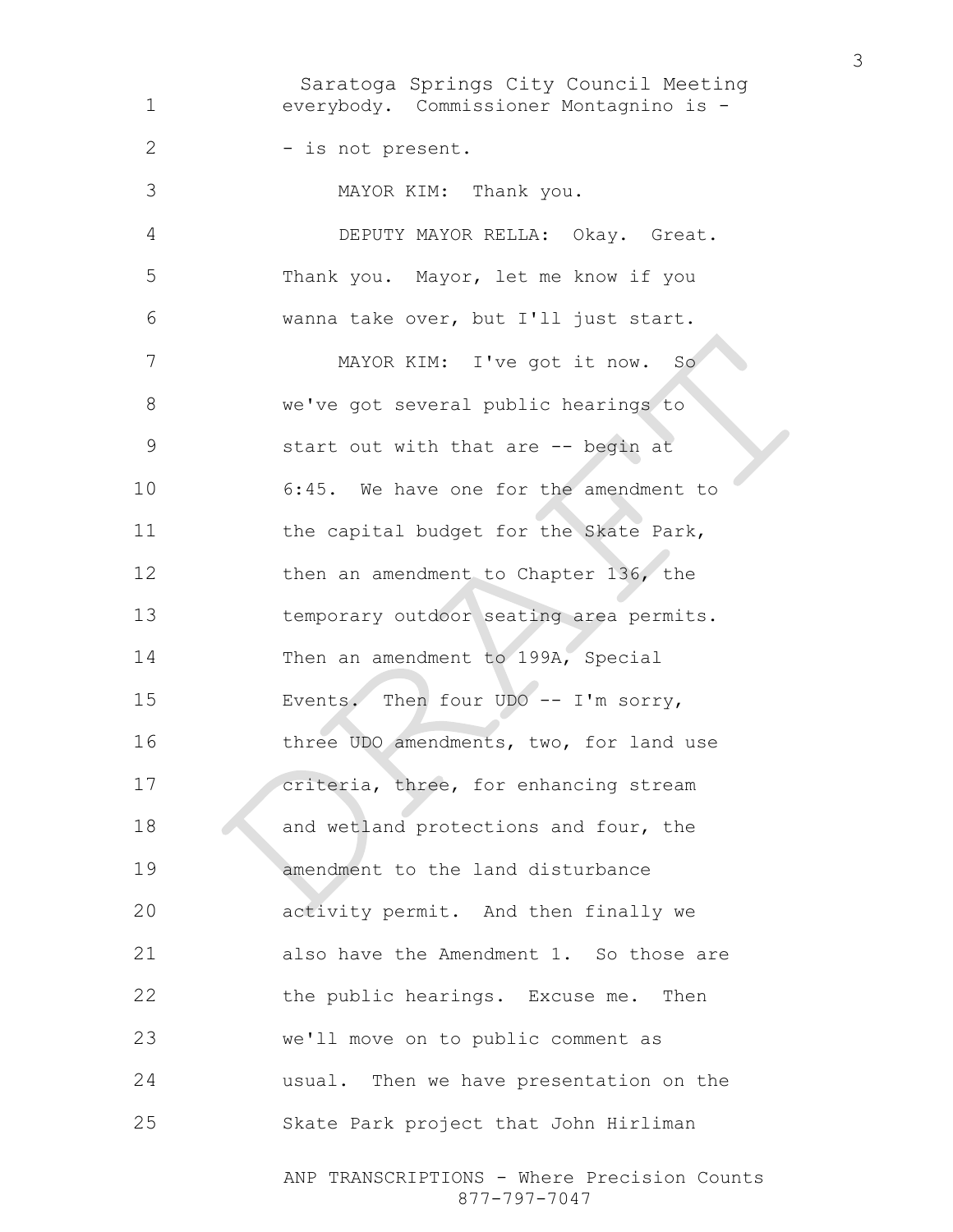Saratoga Springs City Council Meeting ANP TRANSCRIPTIONS - Where Precision Counts will be giving us. The next is a presentation also by John Hirliman on the Veterans Memorial Park Playground present proposal. The third presentation is from SLPID, the Saratoga Lake Protection Improvement District. 7 And then finally there is a **presentation**, I believe Tina Carton's gonna be doing this with NYPA on the LED Streetlight Conversion Project and Missing Sidewalk Links. 12 We move on after that to the consent agenda. And any questions or comments about the consent agenda? Hearing none, we'll move on to the Mayor's Department. Excuse me. An announcement that we've been voted best 18 city in the capital district. Another announcement of the work that Angela Rella and Christy Spadaro have done on the Employee Parking and City Center Garage, agreement with the City Center. Third announcement is on Paul Tonko's -- Congressman Paul Tonko's support of the RISE project and -- and home -- home

877-797-7047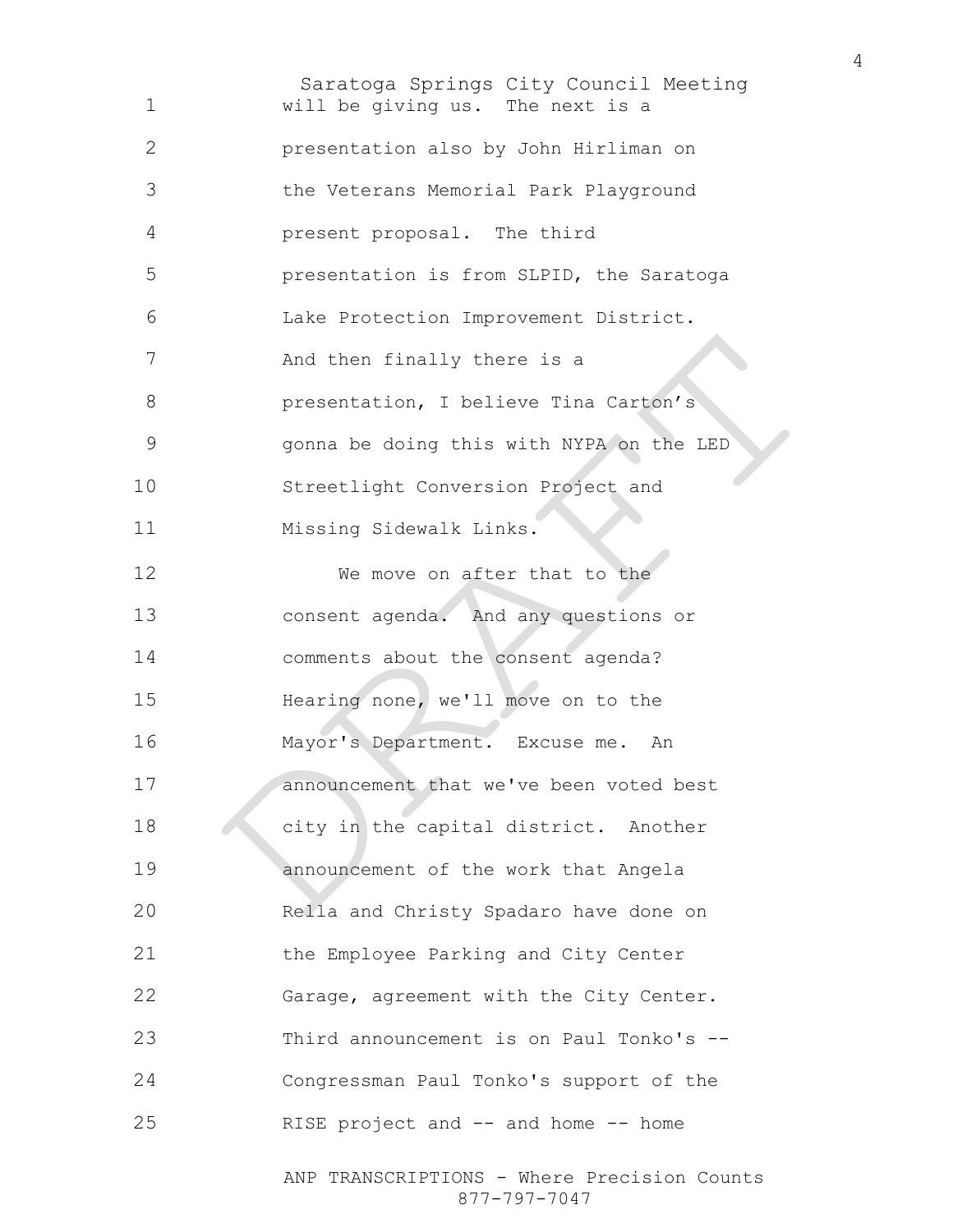Saratoga Springs City Council Meeting based project. And we'll talk a little bit about that. The fourth is there is gonna be this week, a June 8th Public Forum on strategies and responses to homelessness. And then there is an announcement of an appointment to Saratoga Springs Arts Commission. That is to reappoint our chair, Sue Kessler. The sixth announcement is an appointment 10 to the Zoning Board of Appeals. We're adding a member, Brendan Daley. The 12 seventh announcement is the -- we're gonna change the pre-agenda and City Council meetings timing because it looks like we're gonna be going to live meetings. 17 And so we'll probably push this 18 later, happy to hear from people as to 19 their thoughts of the best timing for the pre-agenda. We're gonna set a public hearing on Section 103A of the Open Meetings Law. Our ninth, is to discuss the capital program and budget amendment for the Skate Park renovation there earlier, as I said, John Hirliman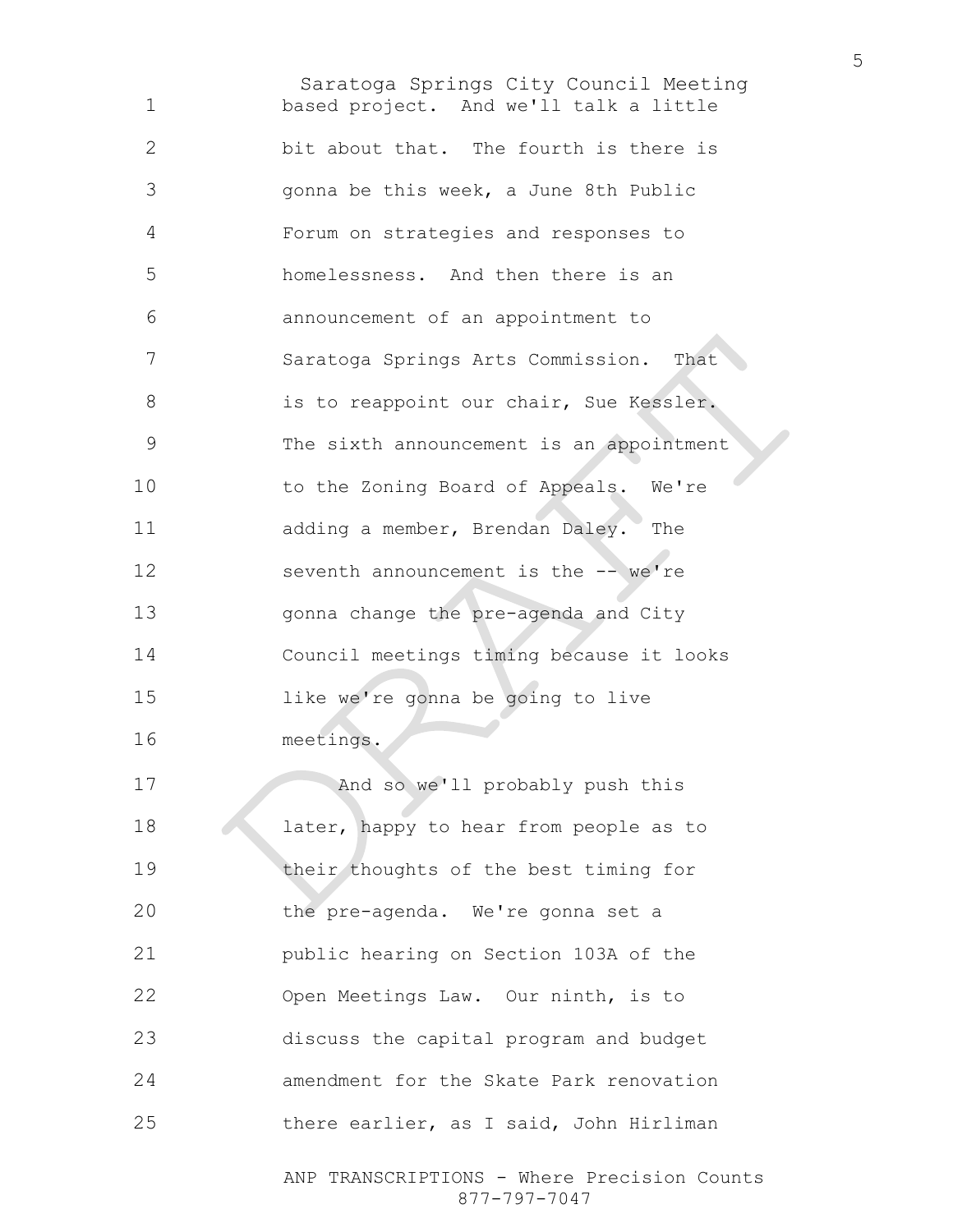Saratoga Springs City Council Meeting will be doing a presentation on that. Ten, is a discussion and vote to appoint a chair to the Ethics Board. And as you 4 know, Brendan Chudy is what -- has -- is leaving and we're replacing him. This 11th item it's a discussion and vote **appointment to the Ethics Board and that** is Bob Bissonette. And I'm sorry, I -- I didn't mention, and the chair to the Ethics Board is -- is gonna -- we're -- we're appointing our -- a staff person, it's Sue Barden. Our 12th item is authorization to sign baseball camp co-sponsor agreement with the Saratoga American Legion. These are all Rec Department issues coming up now. Discussion and vote authorization for mayor to sign the tennis co-sponsor agreement with the Saratoga Regional Y and the 14th is -- item is authorization to sign agreement with Saratoga tents 22 and events for camp Saradac. The 15th item is an authorization for the mayor to sign a contract with Camiros for the UDO amend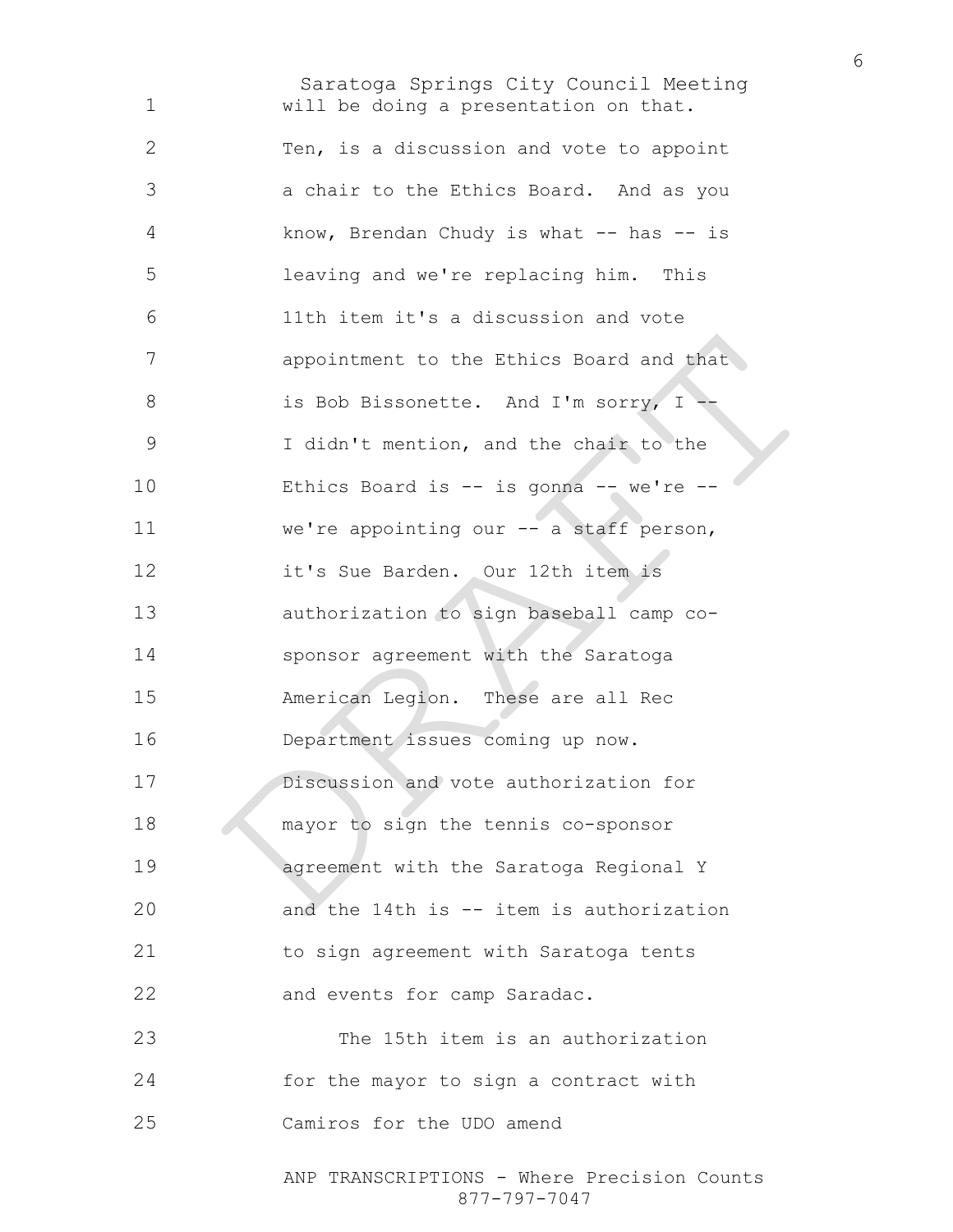Saratoga Springs City Council Meeting implementation. Just for the City Council's edification on this. When the UDO was passed, there always was recognition that we had to do training both for the staff to implement this and also for, you know, to help -- so that 7 they could in turn help people to --8 that -- that obviously will be using it. That's what Camiros would be doing. And we're -- we're asking the City Council approval for that. The 16th item is an authorization for the mayor to sign a 13 contract to SLPID. On this, we normally do -- donate -- support the efforts to SLPID and --and that's what this contract does for the city. The 17th **item is the mayor to sign engineering plans for the missing sidewalk links,** which again was a presentation that we'll have earlier for the city. The 18th item is also construction management plan for the same project. And the 19th item is the -- the clearance certificate. So those just move those -- that project forward. The

ANP TRANSCRIPTIONS - Where Precision Counts 877-797-7047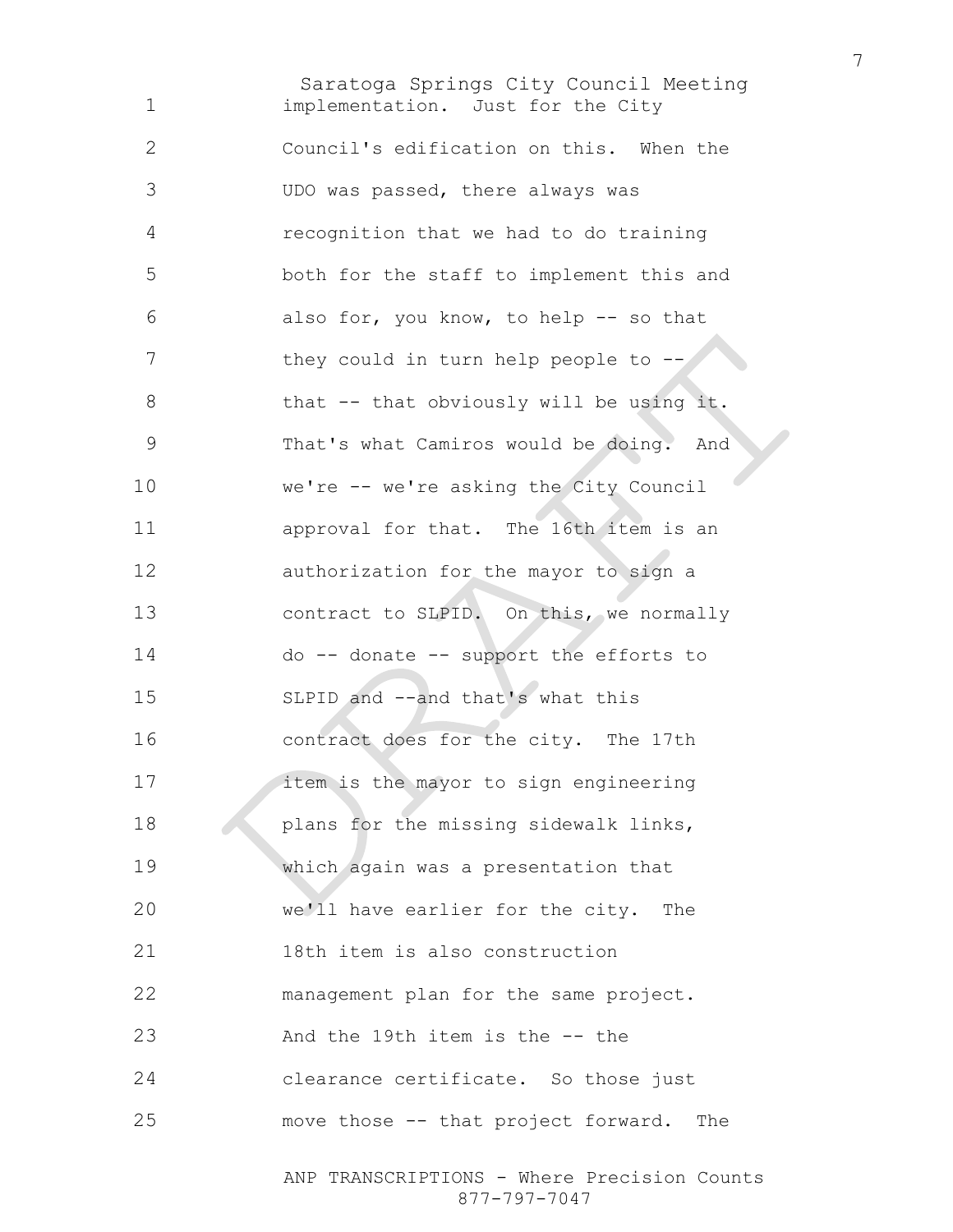Saratoga Springs City Council Meeting ANP TRANSCRIPTIONS - Where Precision Counts 20th item is a discussion vote. It's a resolution on the risk and safety position and moving that to city attorney's office. And that concludes this mayor's agenda. I don't know if there are any questions or comments on 7 any of those. Hearing -- hearing none, 8 we can move on the Council Department and Commissioner Moran. You still Dillion have to turn on. 11 COMMISSINER MORAN: Sorry, Mr. 12 Mayor. I'm on -- I've got an 13 assessments class I'm in, so this meeting's about juggling devices. First thing I'm gonna ask for is an executive session as it relates to your Item 17 Number 20, if that's still on the 18 agenda. We have yet to have a conversation about what this means, how it would take place. Further assurance is mentioned as being the purview of the Accounts Department. And so I don't know how a resolution's going to change that aspect of the responsibilities of the Accounts Department and the

877-797-7047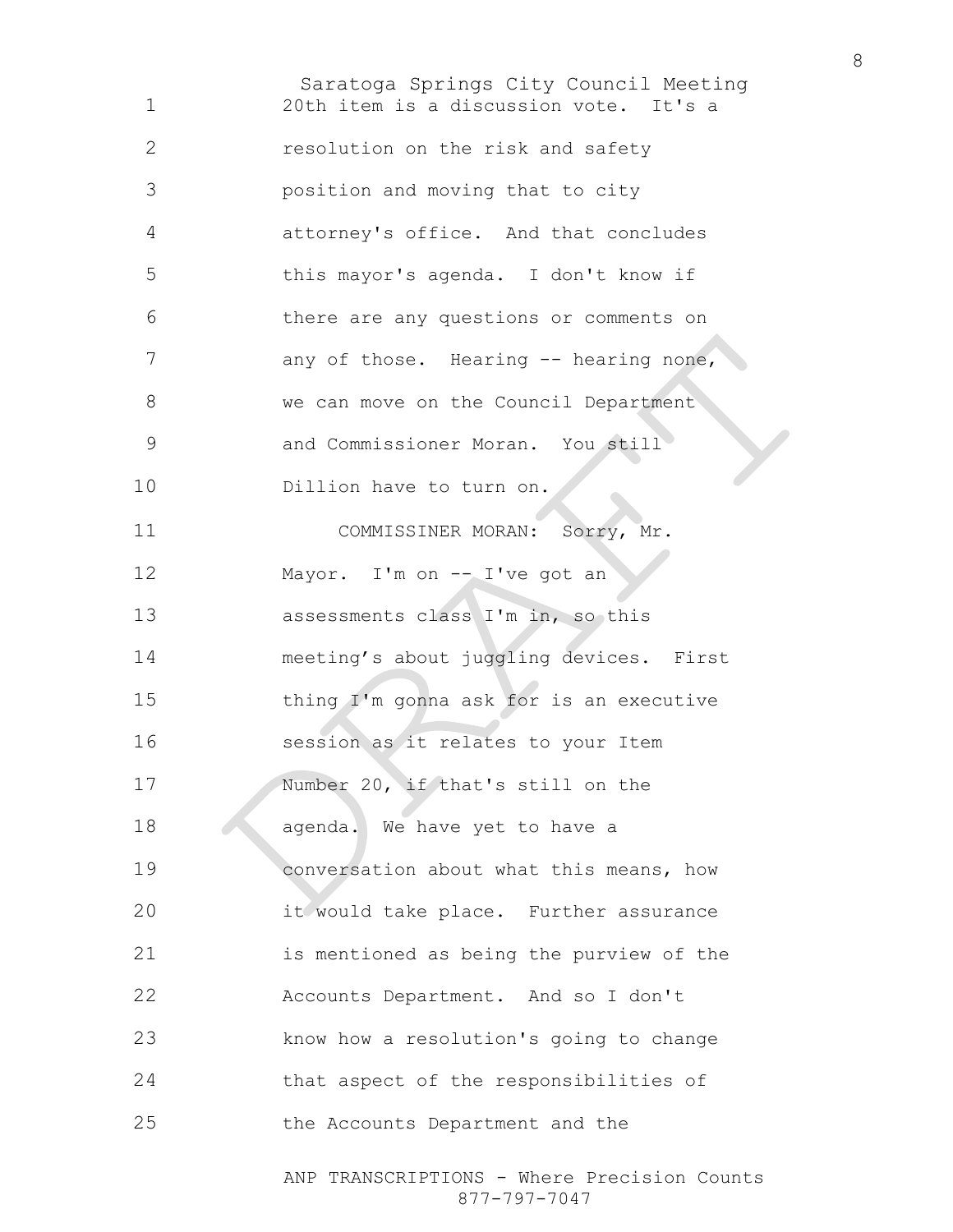Saratoga Springs City Council Meeting ANP TRANSCRIPTIONS - Where Precision Counts Commissioner of Accounts. Further, if there's a -- if there's a transfer of a person and that's what the conversation's about -- there's a -- there's a civil service process to -- to -- to go through to do that, so I think this resolution is completely inappropriate. The lack of conversation around the issue is really disturbing from a standpoint of a collaboration standpoint and I think this is a type of conversation that really warrants face to face discussion about what we're trying to accomplish, so that we can do that as a team. So that being said, any comments about that? Is there a problem with me having a -- 18 MAYOR KIM: Well, I think like anything we would have a vote on whether or not it's appropriate to go to executive session. COMMISSIONER MORAN: I thought it'd be  $-$  I thought  $-$ MAYOR KIM: If you're making a motion -- if you're making motion to do

877-797-7047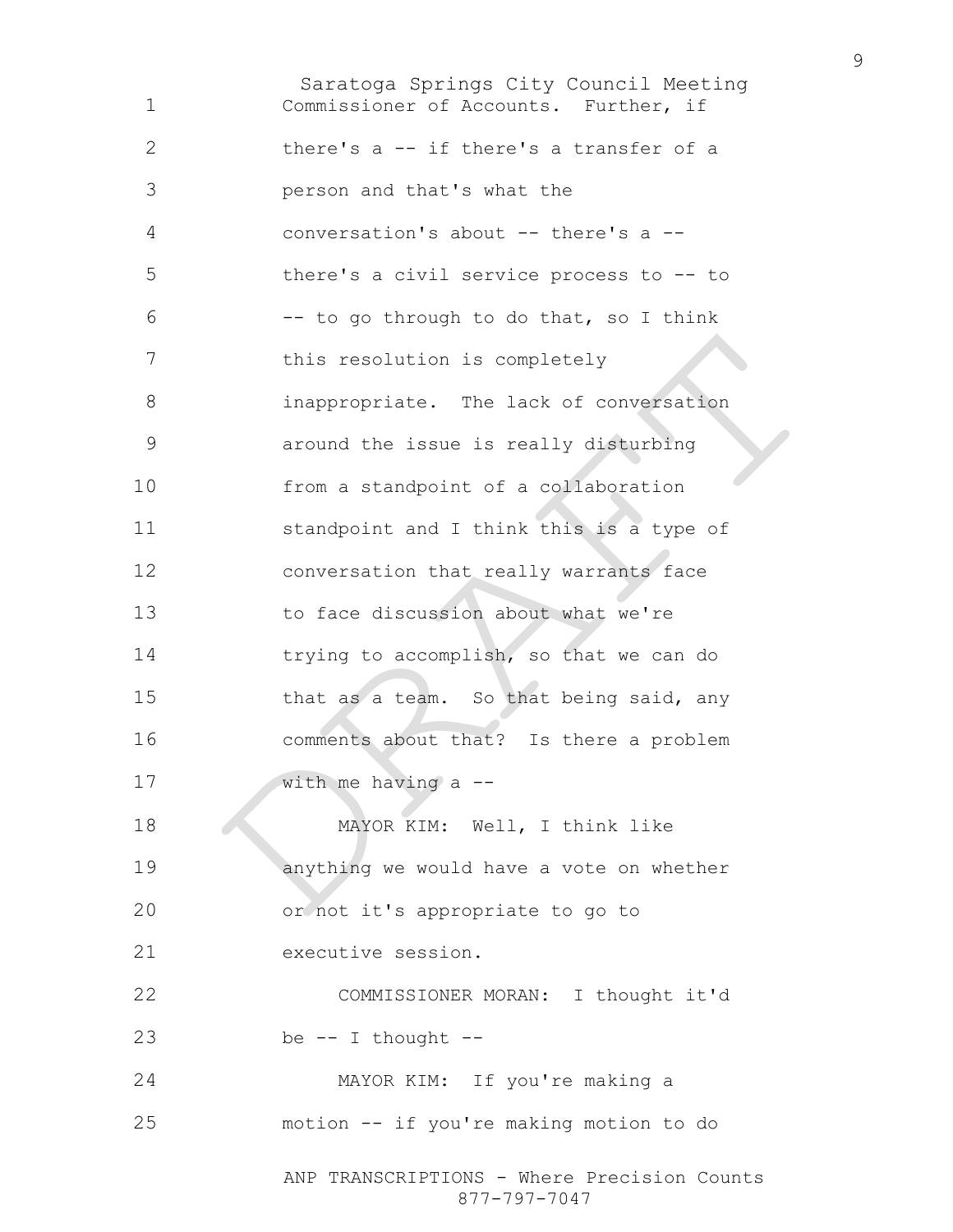Saratoga Springs City Council Meeting ANP TRANSCRIPTIONS - Where Precision Counts 877-797-7047 1 that, then we would have, you know, a 2 discussion and vote on that. 3 COMMISSIONER MORAN: Okay. I 4 appreciate that. 5 MAYOR KIM: I'm -- I'm not sure 6 there are grounds to do that. I think 7 that this -- this discussion can be done 8 in the public and -- and, you know, we 9 are a public body and should make sure 10 that voters and support -- Saratogans 11 are informed. So I -- I certainly think 12 we could have a discussion. I'm not 13 sure it should be an executive session. 14 COMMISSIONER MORAN: Well, I 15 believe anyone on the City Council has 16 the right to call for an executive 17 session and if there needs to be a vote, 18 that's fine. I'm okay with --19 MAYOR KIM: No. I'm saying that. 20 I'm saying has to be a vote. 21 COMMISSINER GOLUB: No. That's 22 fine. If we have an executive session, 23 I would like to understand the 24 ramifications of the Civil Service Law 25 as they relate to what's being discussed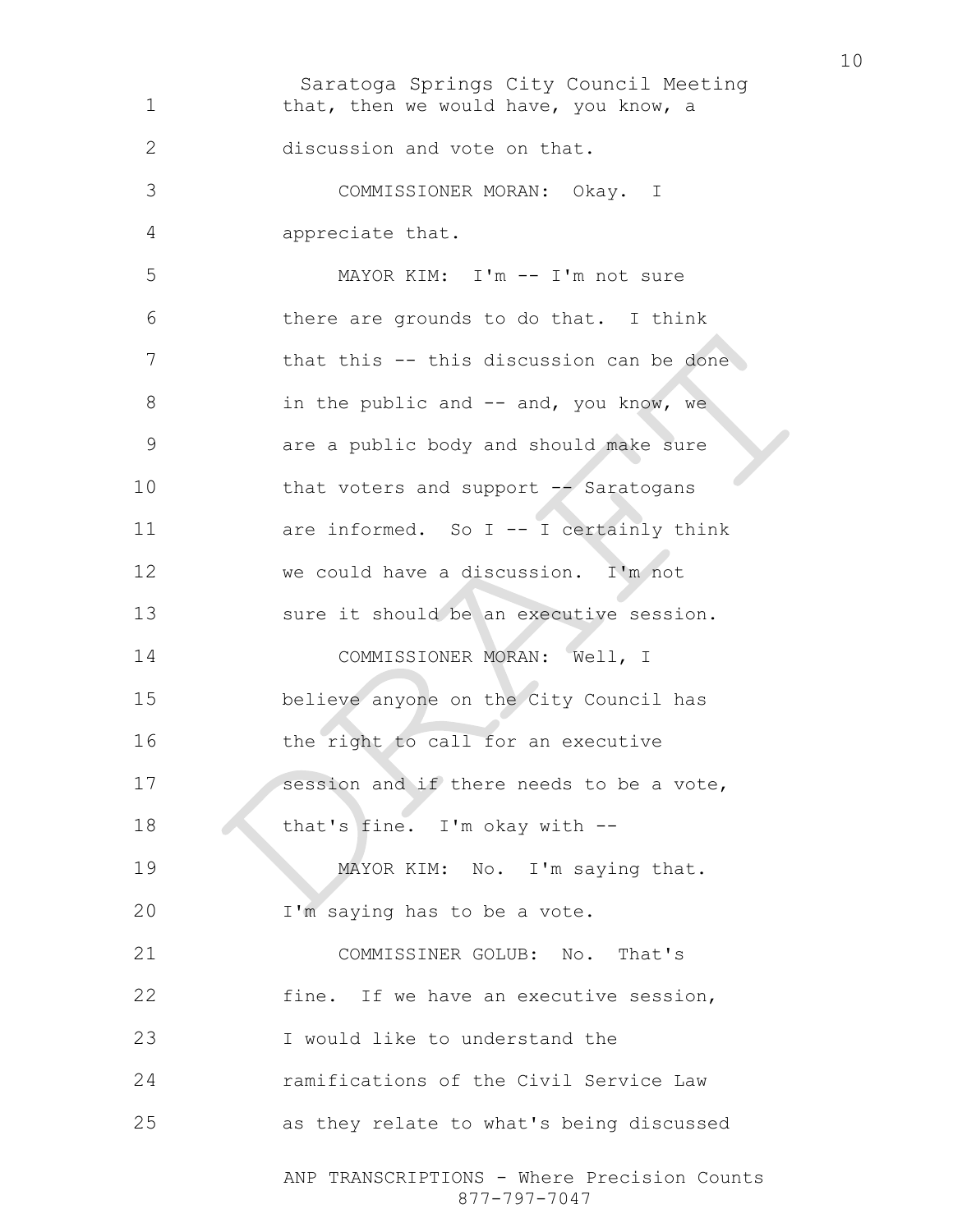Saratoga Springs City Council Meeting ANP TRANSCRIPTIONS - Where Precision Counts 877-797-7047 and voted on. The last thing I want to do, Mayor Kim, is vote on something and then realize that we ran afoul of the Civil Service Law. MAYOR KIM: And -- COMMISSIONER GOLUB: So for me, at least that would be a critical component 8 of, you know, can we do this? Should we 9 do this? And doing it in -- in -- in a way that makes sense. MAYOR KIM: Absolutely Commissioner 12 and -- and I'm not -- I'm pretty sure this is not a Civil Service Commission position. So I'm not sure what role the Civil Service Commission has in -- in -- in this, but certainly we -- we'll have a discussion. But as I said, I'm not sure that discussion should be behind closed doors. I think it -- I think it should be, you know, basically in front of the public. COMMISSIONER MORAN: I'd like a motion to add an executive session to discuss this. MAYOR KIM: I think you can -- you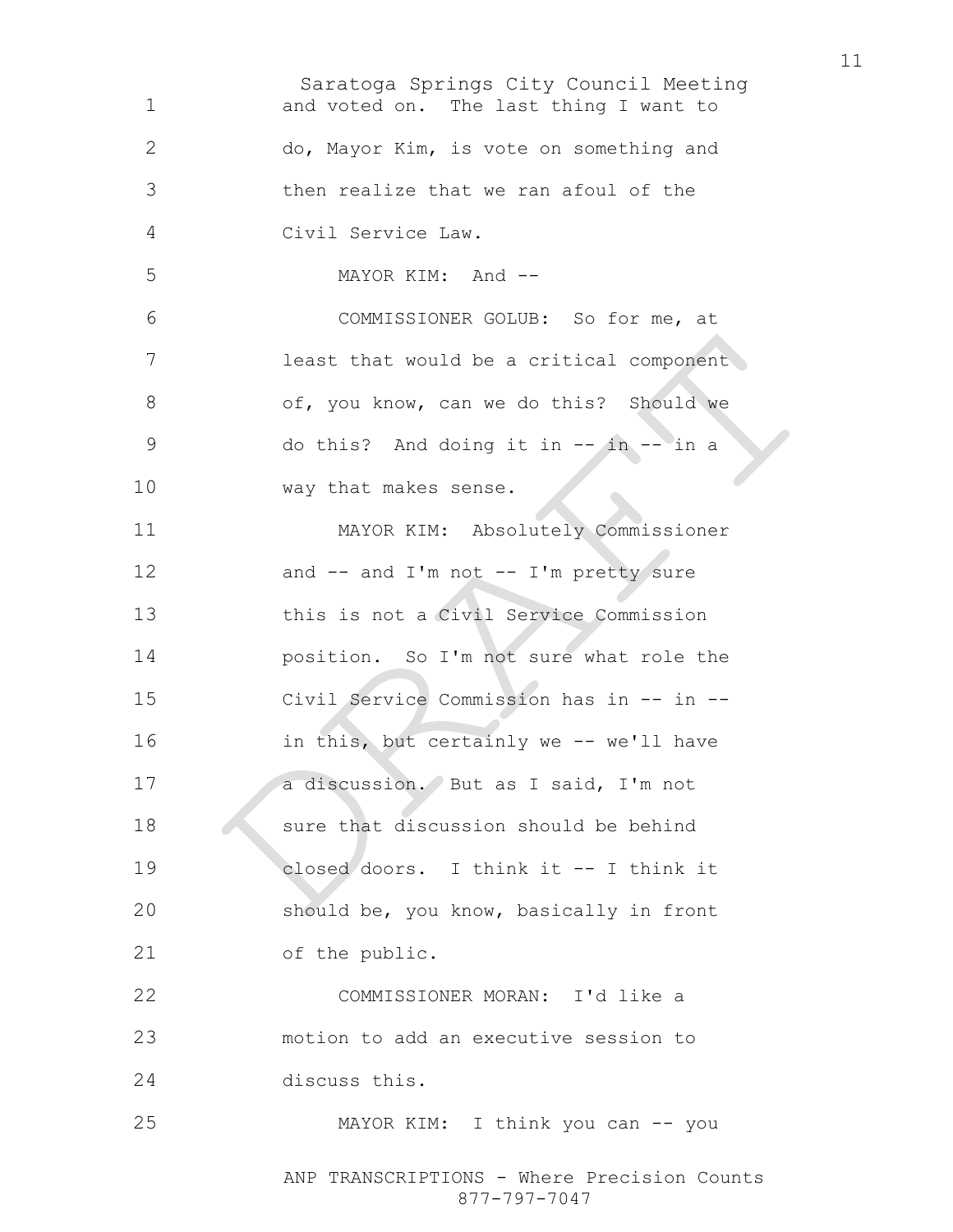Saratoga Springs City Council Meeting ANP TRANSCRIPTIONS - Where Precision Counts 877-797-7047 can add right now without any vote. I - 2 - I think you - correct, Angela? DEPUTY MAYOR RELLA: Yes. We can issue a -- a revised agenda as we normally do on -- on Monday afternoon. MAYOR KIM: And then there'll be a 7 vote as to whether or not we go into 8 executive session, or we just talk about this in the public. COMMISSIONER MORAN: Okay. Whatever the right way to handle that is. I appreciate that Mr. Mayor and -- and Deputy Mayor. COMMISSIONER GOLUB: And Angela, we 15 -- we  $-$  we can talk offline or online, 16 just, you know, if there are legal issues that we need to evaluate. Who is 18 the Department (unintelligible)--DEPUTY MAYOR RELLA: Yeah. I think that's probably the role the City Attorney. But I'm happy to weigh in on it. MAYOR KIM: And -- and this issue came up when we were redefining the role of the city attorney was Civil Service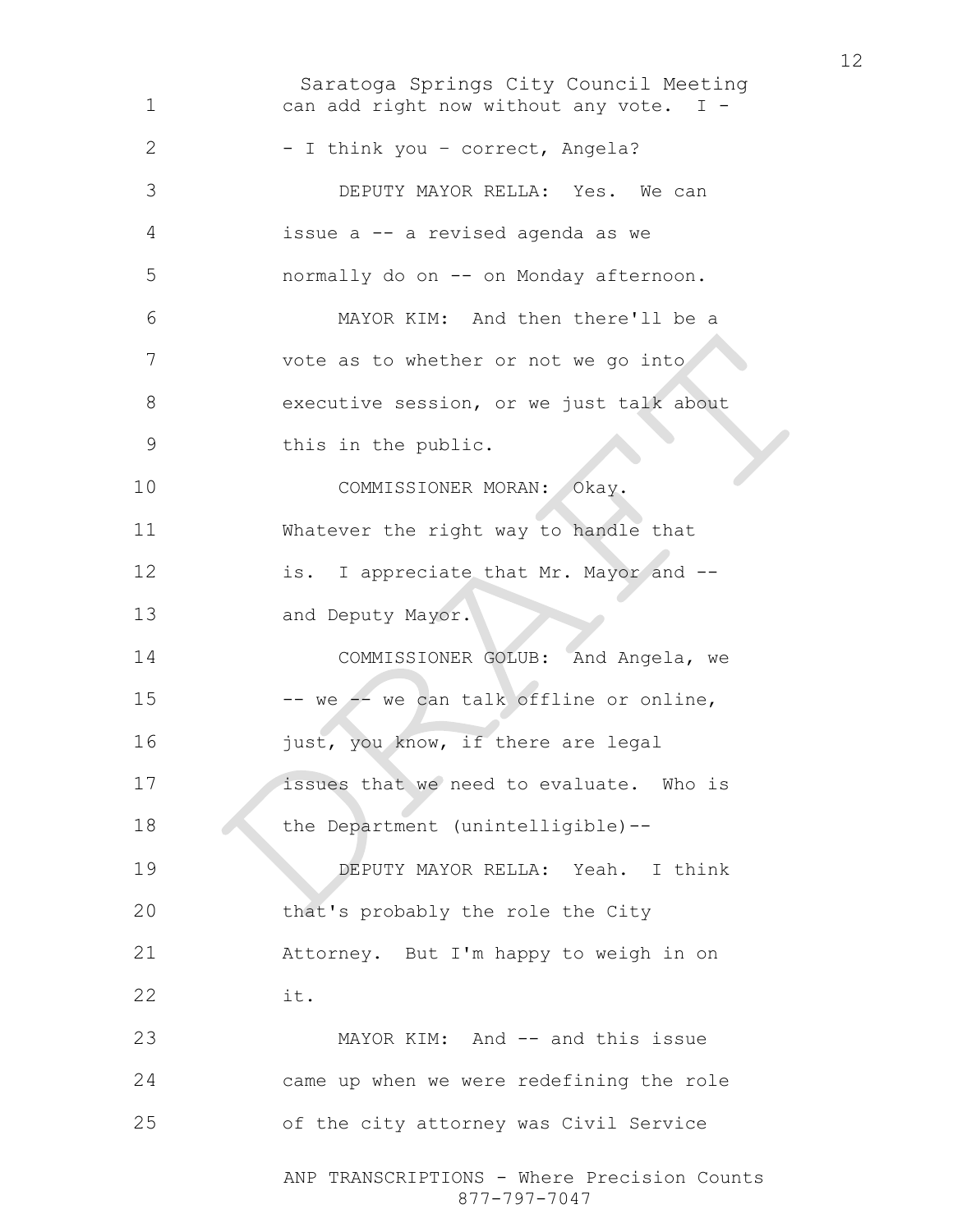Saratoga Springs City Council Meeting ANP TRANSCRIPTIONS - Where Precision Counts 1 sort of jumped in and said, hey, we have to be a part of this. And then when I went back to them and said, well, it is not a Civil Service position, immediately, they sort of backed away and said, yeah, you're right. So I -- I -- 8 COMMISSIONER MORAN: For instance, safety director took a civil service exam. 11 MAYOR KIM: Okay. So that -that's -- well actually Commissioner Moran, that's what we should talk, and we should talk about that in the public. I'm not sure we do that behind closed doors. 17 COMMISSIONER MORAN: Again, I'm 18 just looking to -- to have a conversation so that -- MAYOR KIM: Great. 21 COMMISSIONER MORAN: -- we so --MAYOR KIM: Great. I love to have that conversation and fully disclose why we think this is so important to do. So that -- that's great. Looking forward

877-797-7047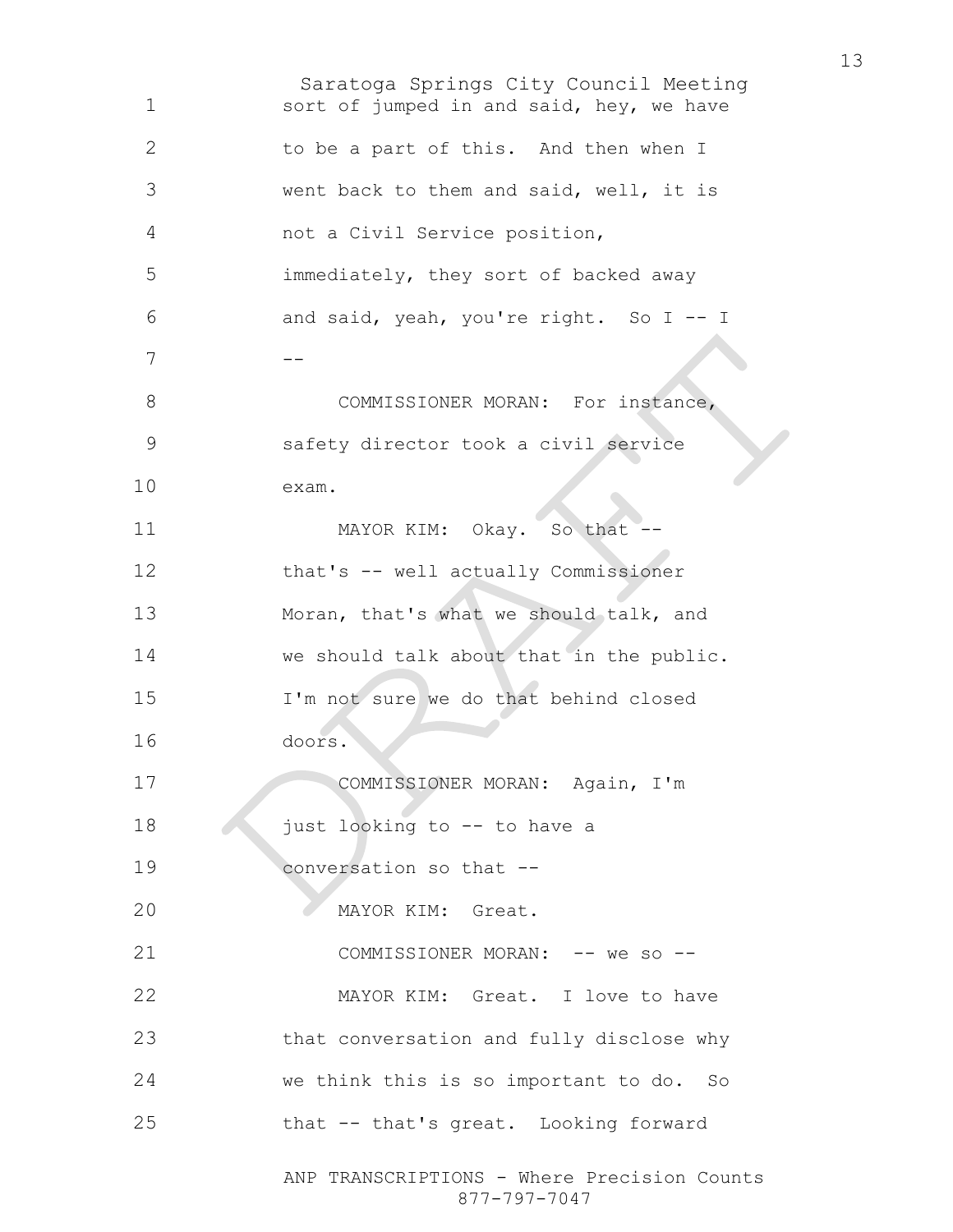Saratoga Springs City Council Meeting 1 to it.

ANP TRANSCRIPTIONS - Where Precision Counts 2 CITY ATTORNEY IZZO: If -- if I --3 if -- if I may very briefly. I -- I'm 4 not gonna comment on the civil service 5 aspects of this. I'm not sure how they 6 apply, how they've gone. I'll have to 7 research that. But if you do go on 8 executive session, please keep in mind 9 there -- there's a list of topics for 10 which a body can go into executive 11 session. It has to -- you have to state 12 the item from that list. There is -- I 13 believe there's an item from the list 14 that fits the circumstance you're 15 discussing, but that should be in the -- 16 in the notice and also in your motion 17 when you make it. 18 COMMISSIONER MORAN: Oh, okay. 19 Thank you, sir. I appreciate that. So, 20 that be  $-$  if  $-$  if we're  $-$  if 21 everyone's had their piece on this just 22 real briefly, we're gonna give you an 23 update on Grievance Day. We have an 24 announcement on new voting -- early 25 voting location in the city. We are

877-797-7047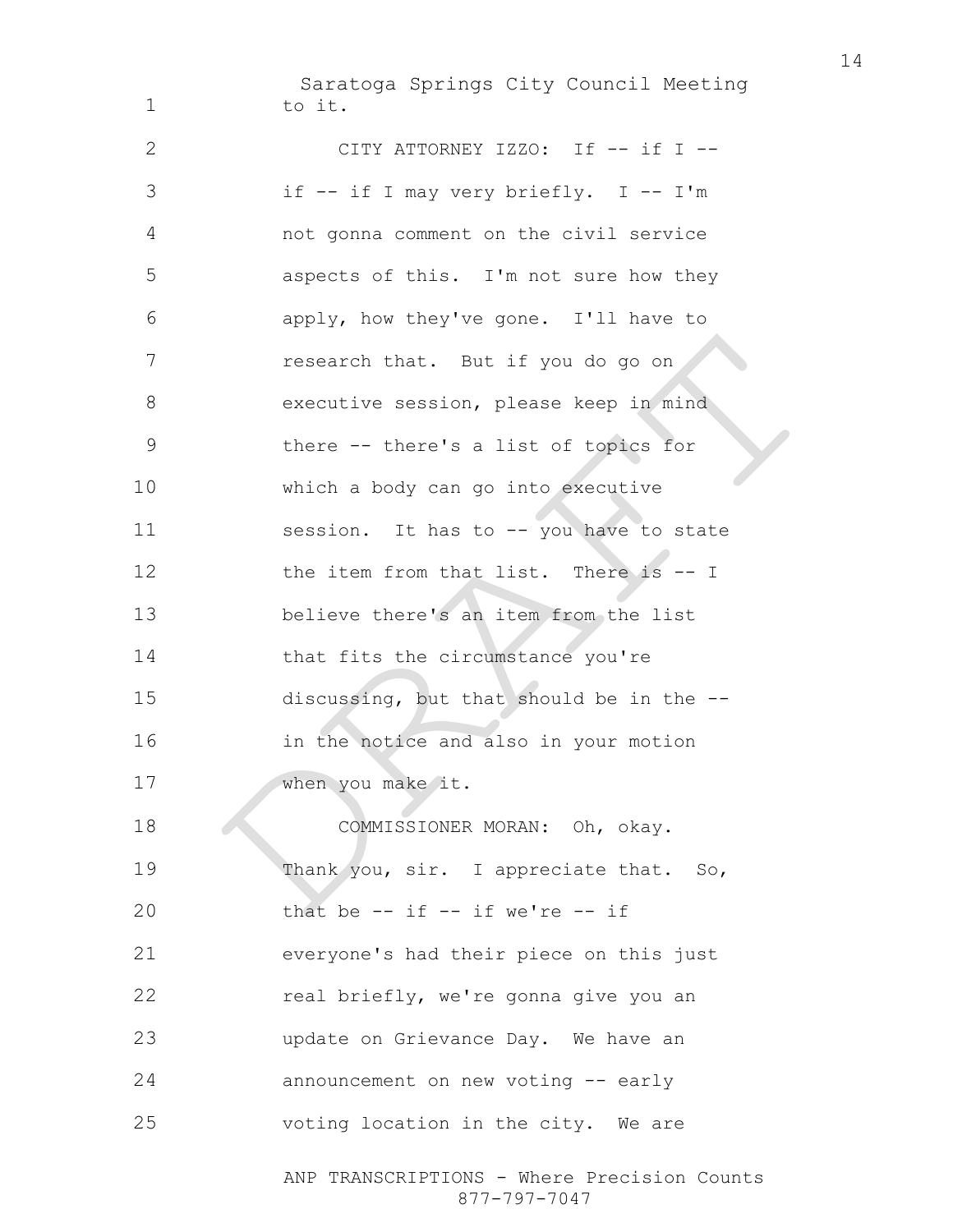Saratoga Springs City Council Meeting bringing forward discussion and vote to approve the resolution for a fee on limited sidewalk seating area. We did - 4 - we conducted a survey throughout the community or throughout the areas affected by outdoor dining and we have 7 some dimensional parameters that I think will better inform everybody and I think will go to the -- the question that was raised last time. Next one is discussion and vote, Chapter 136. This is related to allowing temporary outdoor seating in -- in private lands adjacent directly to the establishment. The next one is amending 199A, special events. That's essentially offering, or rather creating the ability to provide that 18 single point invoice at the -- at the 19 time of the permit issuance. We have a discussion and vote to authorize, to reimburse employees for conference. And 22 then just again, a brief update. And at this point in time, it's really about encouraging people to get vaccinated and boosted for COVID. So that's everything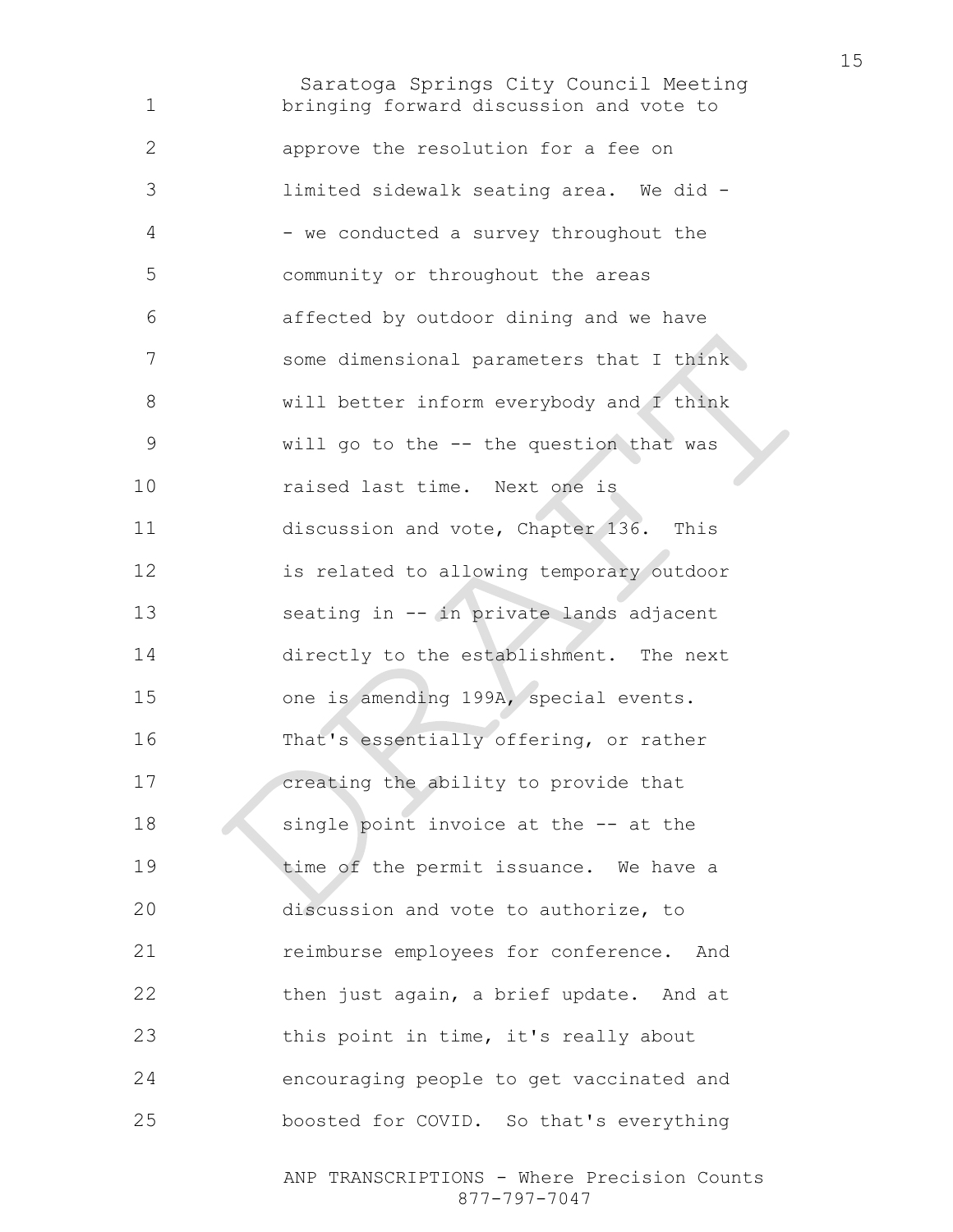Saratoga Springs City Council Meeting on my agenda. Thank you. MAYOR KIM: Thank you, Commissioner. Next is Commissioner Sanghvi with the Finance Department. COMMISSIONER SANGHVI: Hello Mayor and all the Commissioners. MAYOR KIM: Good morning. 8 COMMISSIONER SANGHVI: We just have a couple of things. We have the announcement for Pride Month which is what I did last time too or just letting people know what's happening. Update on participatory budgeting and update on city finances. The fourth item is a discussion and vote on city fees. DPW has a correction that requires an update 17 and finance has improved the format to 18 make it easier for users to find the city fees of interest. The fifth item is a discussion and vote for the resolution for the use of the Recreation Trust Skate Park ramps. This was also on the mayor's agenda. So it's part of the, you know, finance needs to fund it and all. This -- sixth item, discussion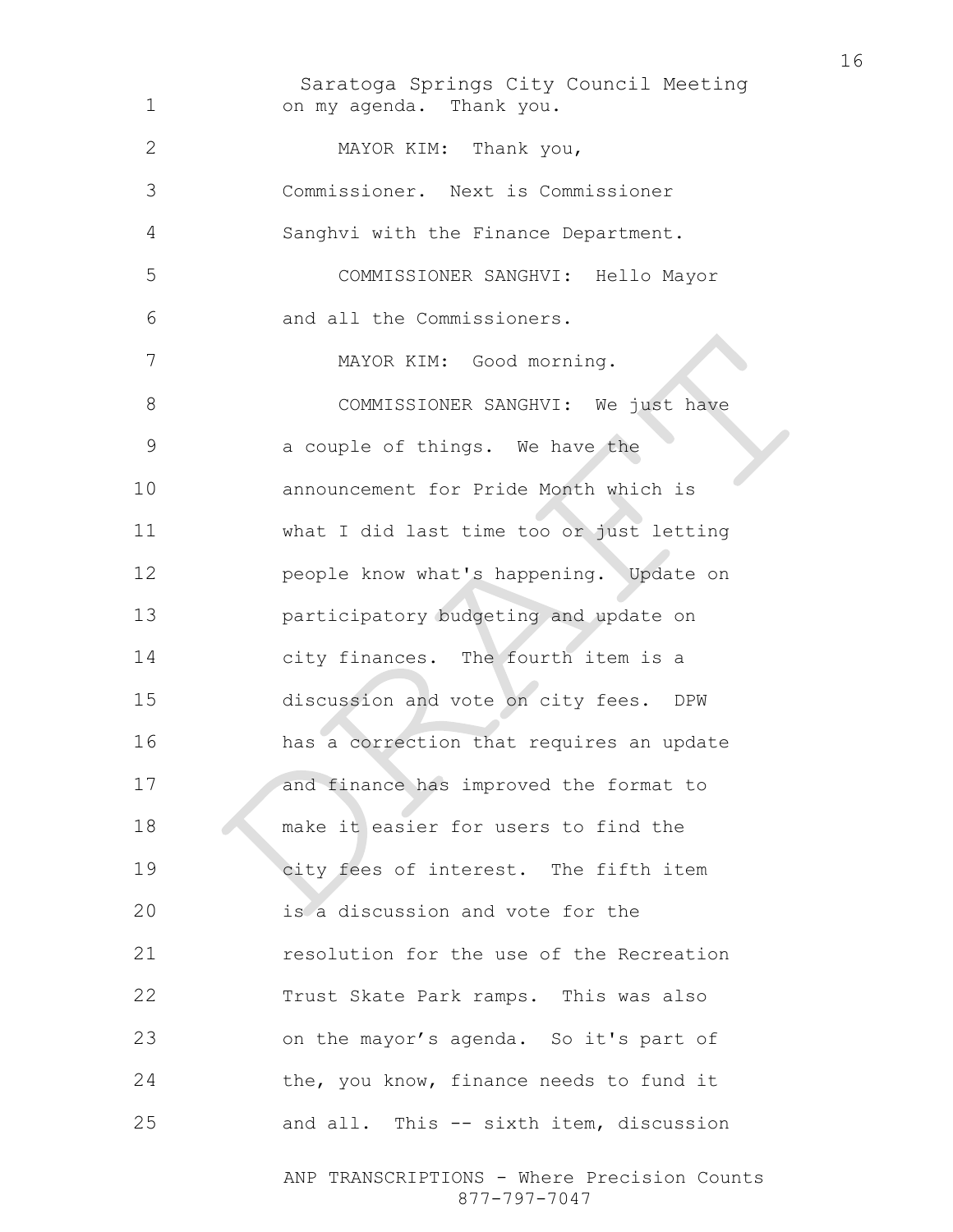Saratoga Springs City Council Meeting ANP TRANSCRIPTIONS - Where Precision Counts and vote for the debt service amendment for the Skate Park rank -- Skate Part -- Skate Park ramps. The seventh item is a discussion and vote on capital budget amendment for Skate Park ramps. And then we have discussion and vote for budget transfers for payroll and discussion and vote for budget transfers 9 for city center contingency. That's basically it. MAYOR KIM: Commissioner, were you 12 gonna also in -- in one of these items, talk about your meeting with the attorney general and -- and her housing suggestions. COMMISSIONER SANGHVI: Yes. I can 17 -- you know what, I can add that as a 18 separate agenda. MAYOR KIM: Okay. Great. Yeah. COMMISSIONER SANGHVI: So -- MAYOR KIM: I think that would be great for the public too. 23 COMMISSIONER SANGHVI: Can -- can we add an item Angela here to just say an announcement update from the meeting

877-797-7047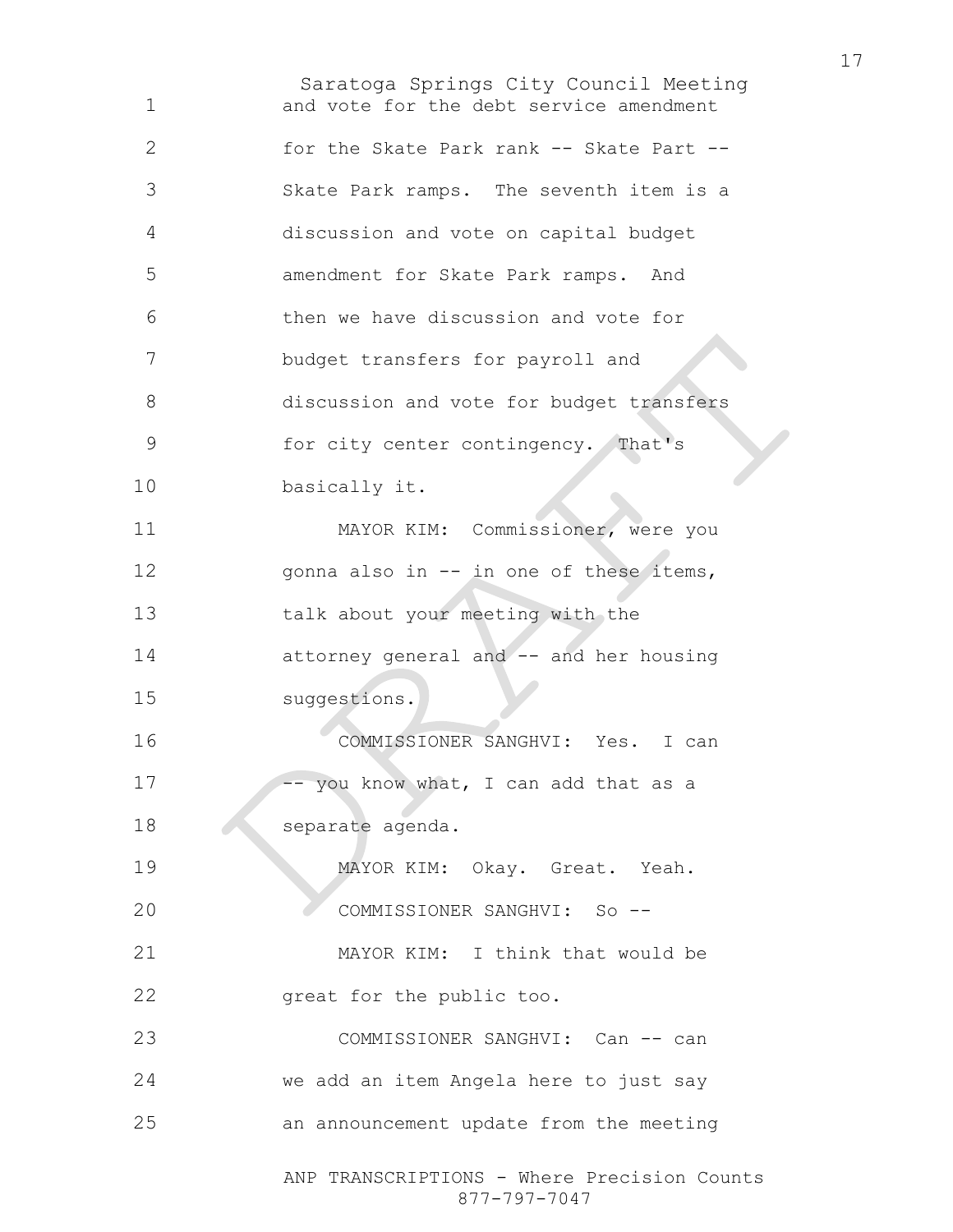Saratoga Springs City Council Meeting with Saratoga County organizations for homelessness and affordable housing and with Attorney General Letitia James. DEPUTY MAYOR RELLA: Of course, yes. I'll work with your staff to do that. Thanks. COMMISSIONER SANGHVI: Thank you so much. MAYOR: KIM: If that's all for you, Commissioner. Next is Commissioner Golub with the Public Works agenda. COMMISSIONER GOLUB: Thank you, mayor. Sorry. We have an echo here. We're gonna get rid of that. All right. I think we should be good now. The first item on my agenda is discussion 17 and vote, authorization for mayor to 18 sign contract with Resurfix for the zamboni ice resurfacer service. This is a battery replacement and services. In brief, the equipment there is nearly ten years old and has needed regular maintenance performed mostly in house by our recreation staff. Resurfix is a Zamboni factory authorized servicer.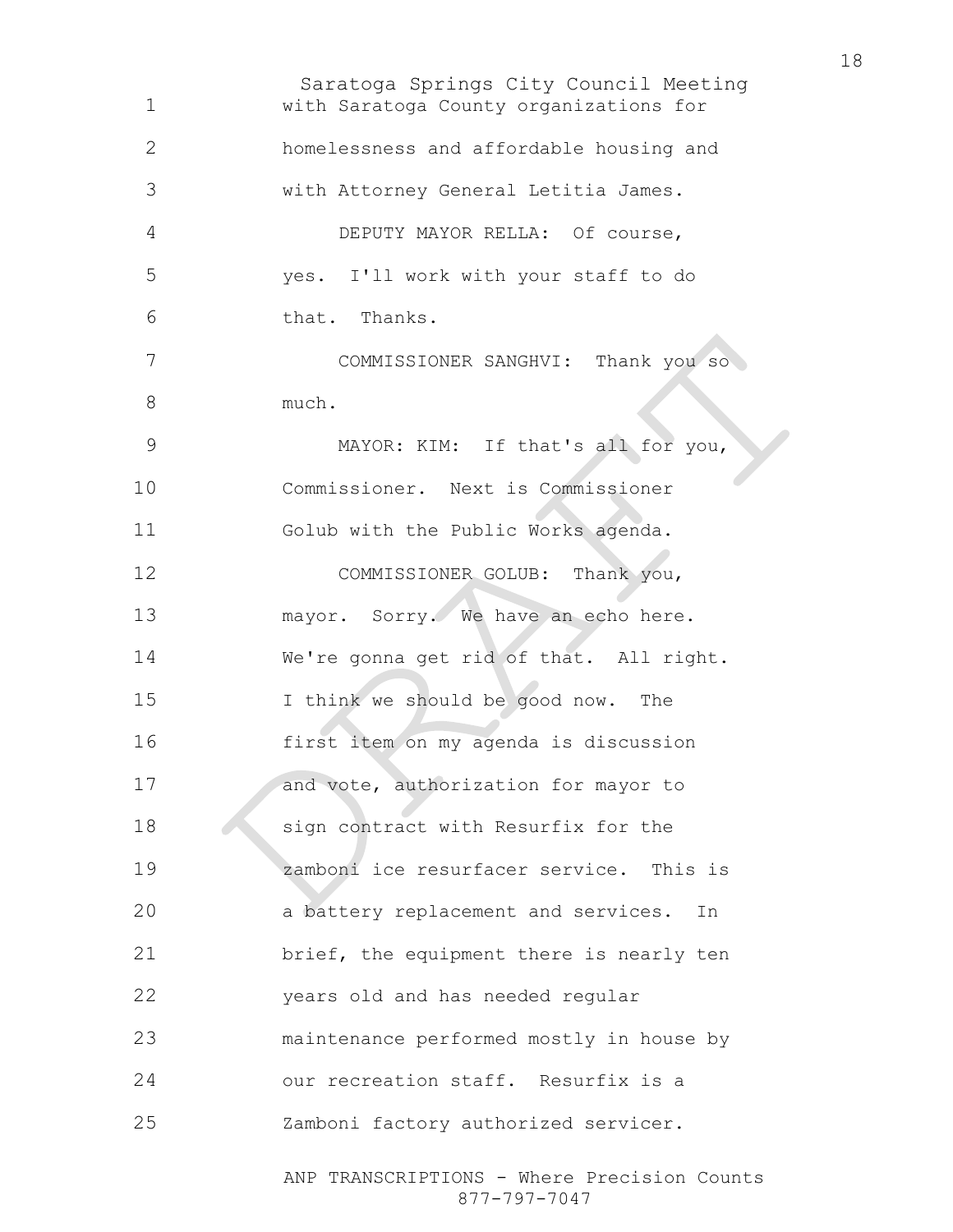Saratoga Springs City Council Meeting One of our machines is out of service because of an expired battery which was really the impetus for kind of holistically addressing the zamboni issues. Number two, on my agenda item is discussion and vote, authorization for mayor to sign change order number 8 three, with Jersen Construction for general -- general construction on the water intake improvement project. This is the -- the raw water intake project. 12 It's a time extension only until July 31st. Number three on my agenda discussion and vote, authorization for mayor to sign Addendum Number 2 with CT Male, for professional hydrogeological and construction services for Geyser 18 Crest Well Number 2 -- sorry. Sorry, Well 7, I said, Well 2, it's Phase 2. Number four, discussion and vote, approval to adopt Department of Public Works contractual template for the Waterfront Park rental agreement. We have apparently not had a template for renting Waterfront Park before, and we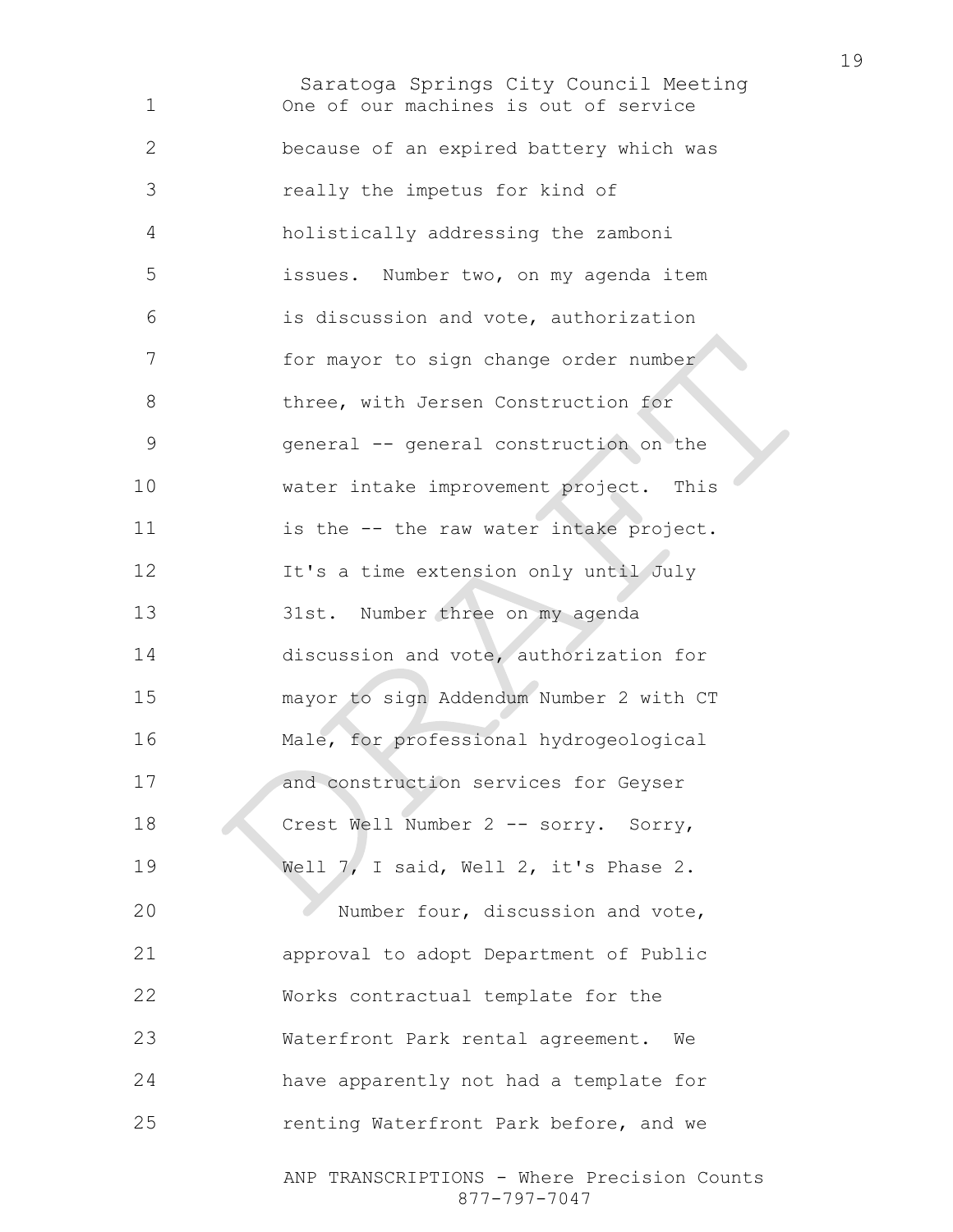Saratoga Springs City Council Meeting ANP TRANSCRIPTIONS - Where Precision Counts are now getting requests to do so and so we wanna make sure we have a consistent template. In terms of announcements, number five is an announcement regarding Sifi Project update. I know we've gotten a lot of requests from the public 7 around where we are with Sifi. What 8 happened with the original test and  $-$ and what's the path forward. So this will not be a comprehensive update. On 11 the second meeting of June, we will have Sifi come and present and give us a comprehensive update of where we are. How the first test went and the path forward? And so this will -- this will  $\frac{1}{10}$  just be a  $\frac{1}{10}$  -- a brief where we are 17 today update followed by the more comprehensive update in the following meeting. I'd like to add three additional items to the agenda. Discussion and vote, authorization for the mayor to sign change order number two, with Brunswick -- Brunswick Electric for electrical construction services on the water intake improvement

877-797-7047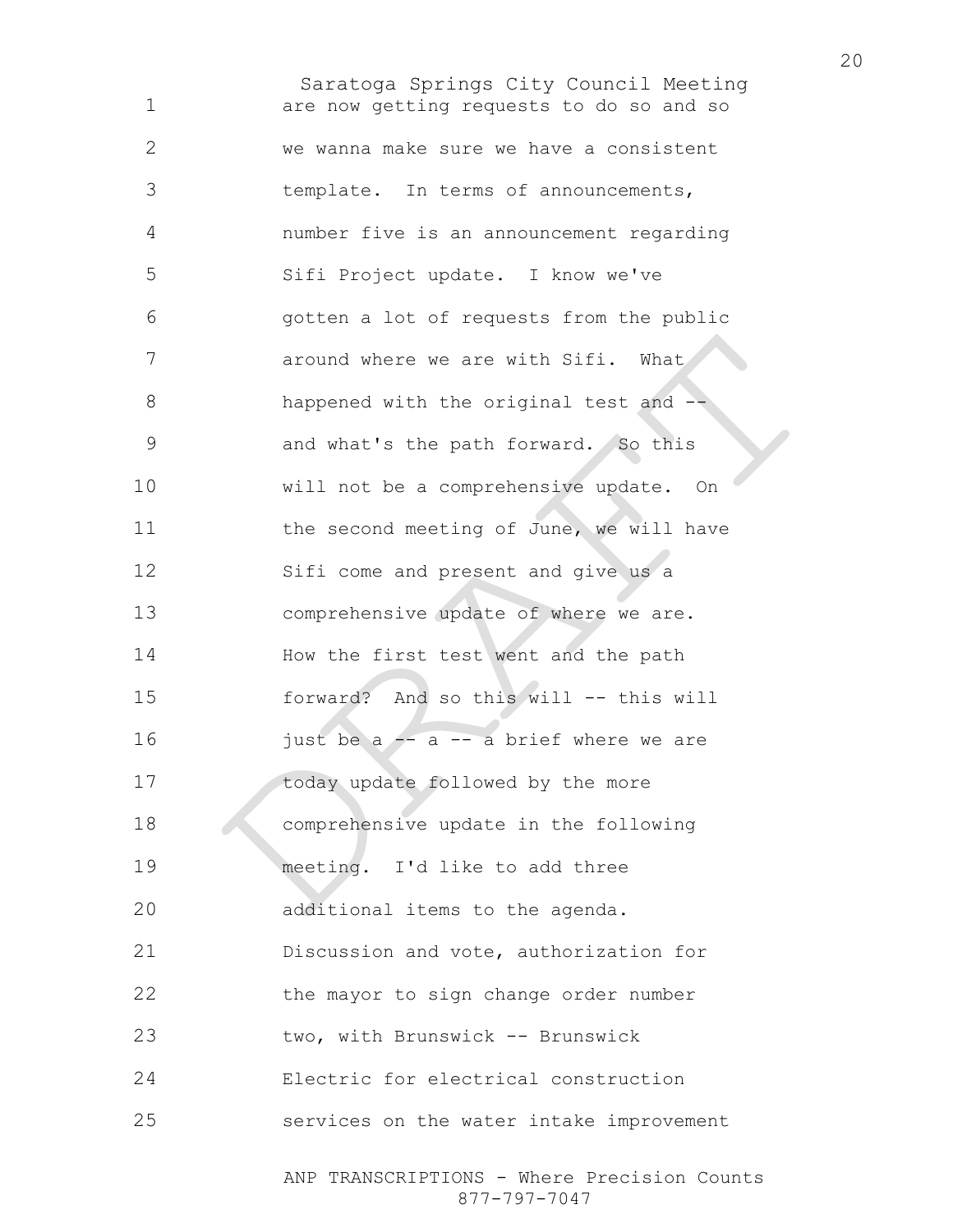Saratoga Springs City Council Meeting project. This is a time extension only 'til July 31st. Number seven is discussion and vote, authorization for mayor to sign a contract with ChemRite for water treatment plant chemicals. This is for fluoride, our yearly chemicals for the water treatment plant. And then the last item on my agenda is an announcement regarding construction of a park to commence next to the city center garage. 12 COMMISSIONER MORAN: One add to --to just -- to support Commissioner Golub's agenda item on ChemRite. This came up late Friday where we needed to - 16 - to work on some contractual things with Department of Public Works, so we'll be adding the award of that bid to 19 our agenda. Thank you, Deputy Connors for reminding me. COMMISSIONER GOLUB: Thank you, Commissioner. MAYOR KIM: Anything else, Commissioner? COMMISSIONER GOLUB: No. Thank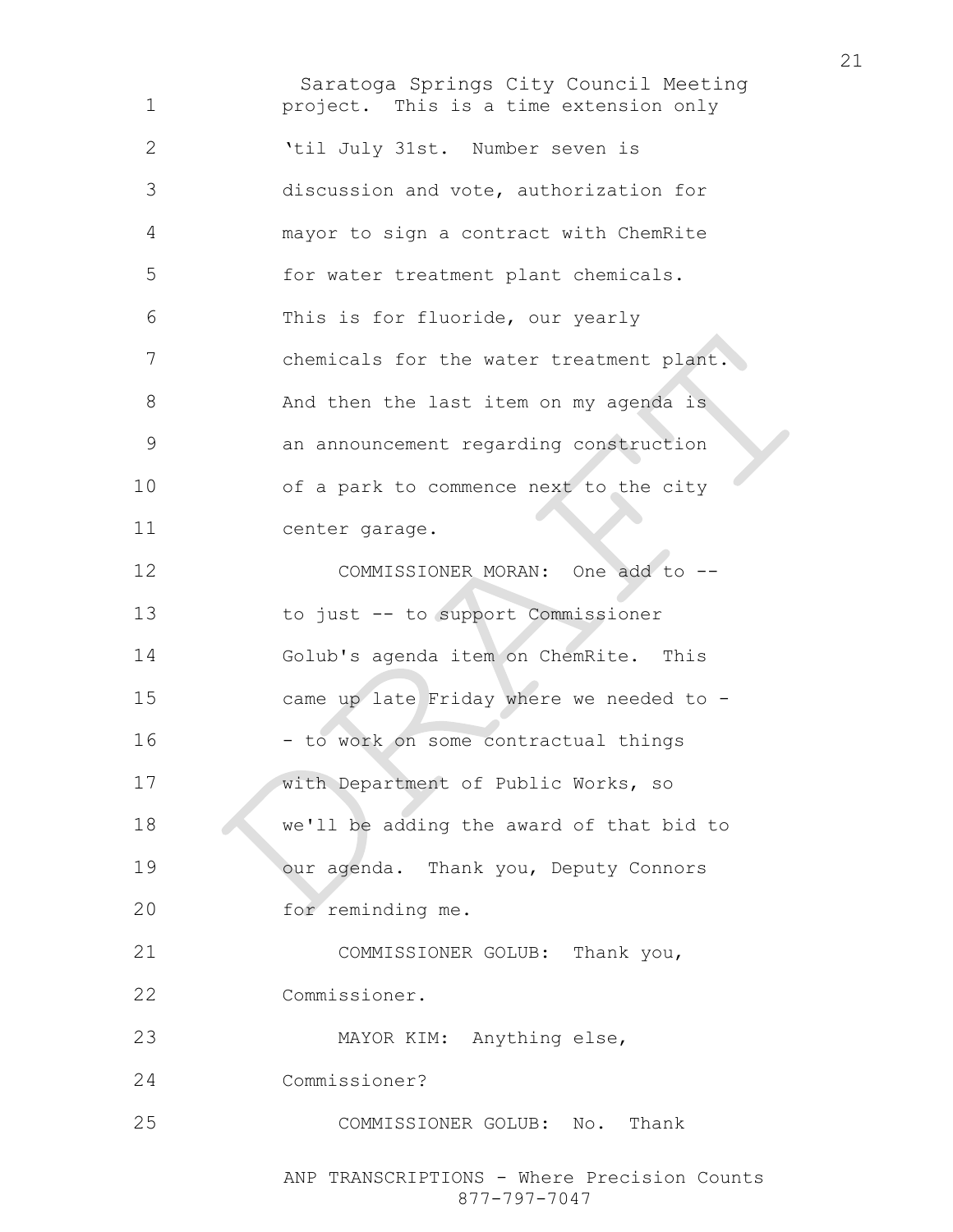Saratoga Springs City Council Meeting you, Mayor.

MAYOR KIM: Thank you. Next we move on to the Public Safety agenda. DEPUTY COMMISSIONER TETU: Thank you, Mayor. We'll have three items to add to the agenda and apologize for the delay on getting those in there on Friday. The first is a discussion and vote for the mayor to sign a memorandum of agreement with the Saratoga PBA for lateral transfers. That is a basically a talent management initiative to make our police department more appealing to other officers that are within New York 15 State. We want a lateral transfer in, bring their training and experience from other parts of New York into Saratoga 18 Springs. The details of that since you don't have it in front of you is a one to one service equivalent. So for every year of service they have at another agency, they will get credible service with the City of Saratoga Springs. There will also be a 15-year cap or -- excuse me, threshold that they have to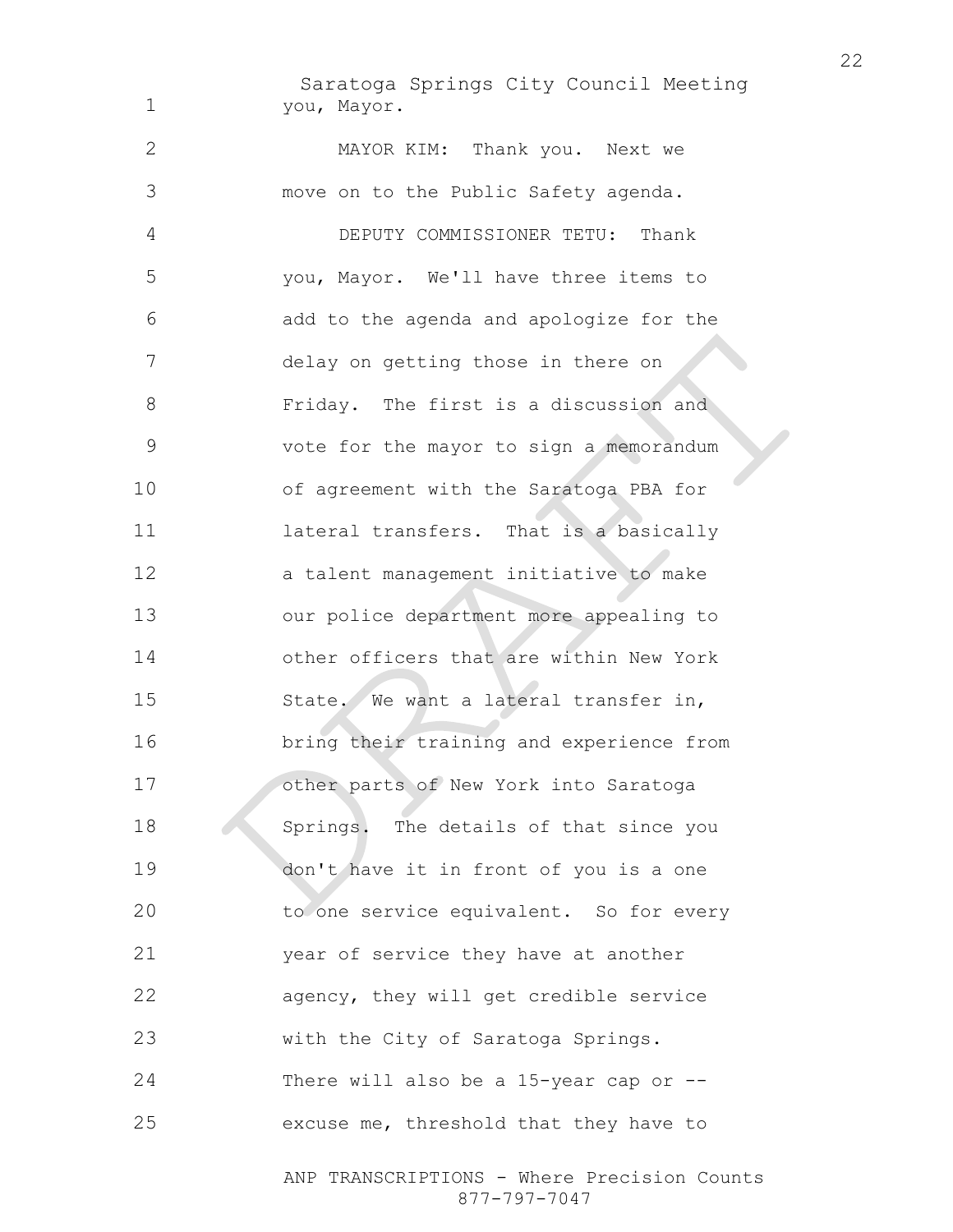Saratoga Springs City Council Meeting meet in order to receive the healthcare benefit that goes along with the -- the other -- the other employees who start here and finish here. It's a two-page document. It's -- there's not a lot to that. The second is a discussion and vote 8 on the authorization to -- for the mayor 9 to sign a contract with Greenman-Pedersen Incorporated and that is for intelligent transportation system evaluation. You'll have a copy of that. 13 The funds comes from the capital budget. The amount that's being asked for is a \$120,000. And again, that's already 16 been -- it's coming from capital budget. The intelligence transportation system 18 is an initiative that comes all the way from the -- the US Department of Transportation. They have a whole strategic plan and basically it's -- it's smart streets if you will and it involves really safety infrastructure and innovation in traffic management. And the ultimate goal is to save lives,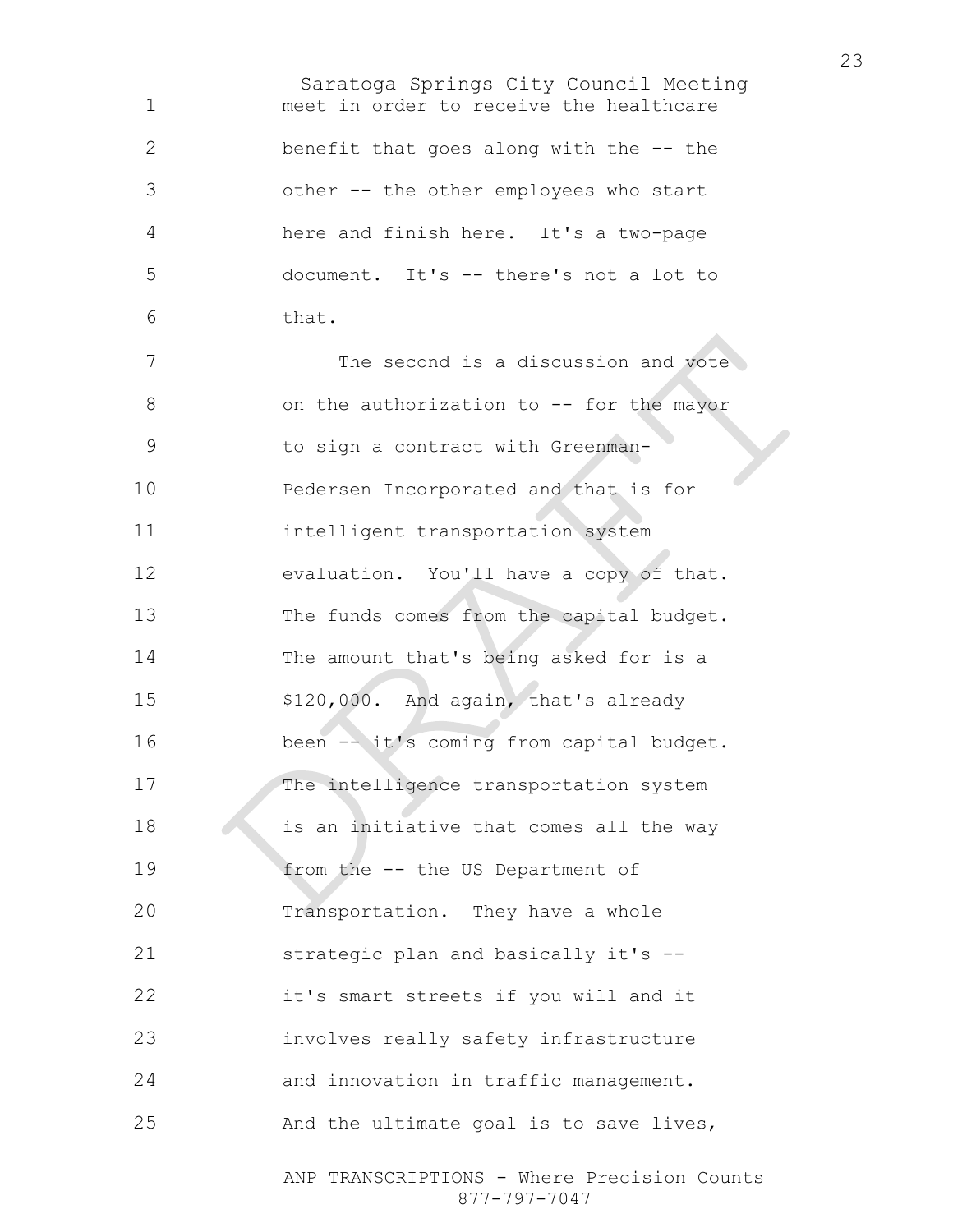Saratoga Springs City Council Meeting improve access mobility, and increase economic productivity within the -- the network of roadways that we have in the city. Let me see. The third item is a discussion and vote for the council to - - for the mayor to sign or council to approve change orders numbers one 8 through five to CHA Consulting for Fire Station 3 Capital Projects. If you'd 10 like me to go through each change orders now, I can, otherwise you'll receive a copy of it. You already have a copy of it in the agenda. And then there is one add request for Commissioner Moran regarding Greenman-Pedersen on my Item Number 2. We've sent a memo, Commissioner, to you that I signed on Friday, that's requesting the award of bid for RFP 2022-05 for the intelligent transportation system engineering to Greenman-Pedersen. So we request that if you could put that -- add that to your agenda, we would appreciate that. COMMISSIONE MORAN: Absolutely. No problem.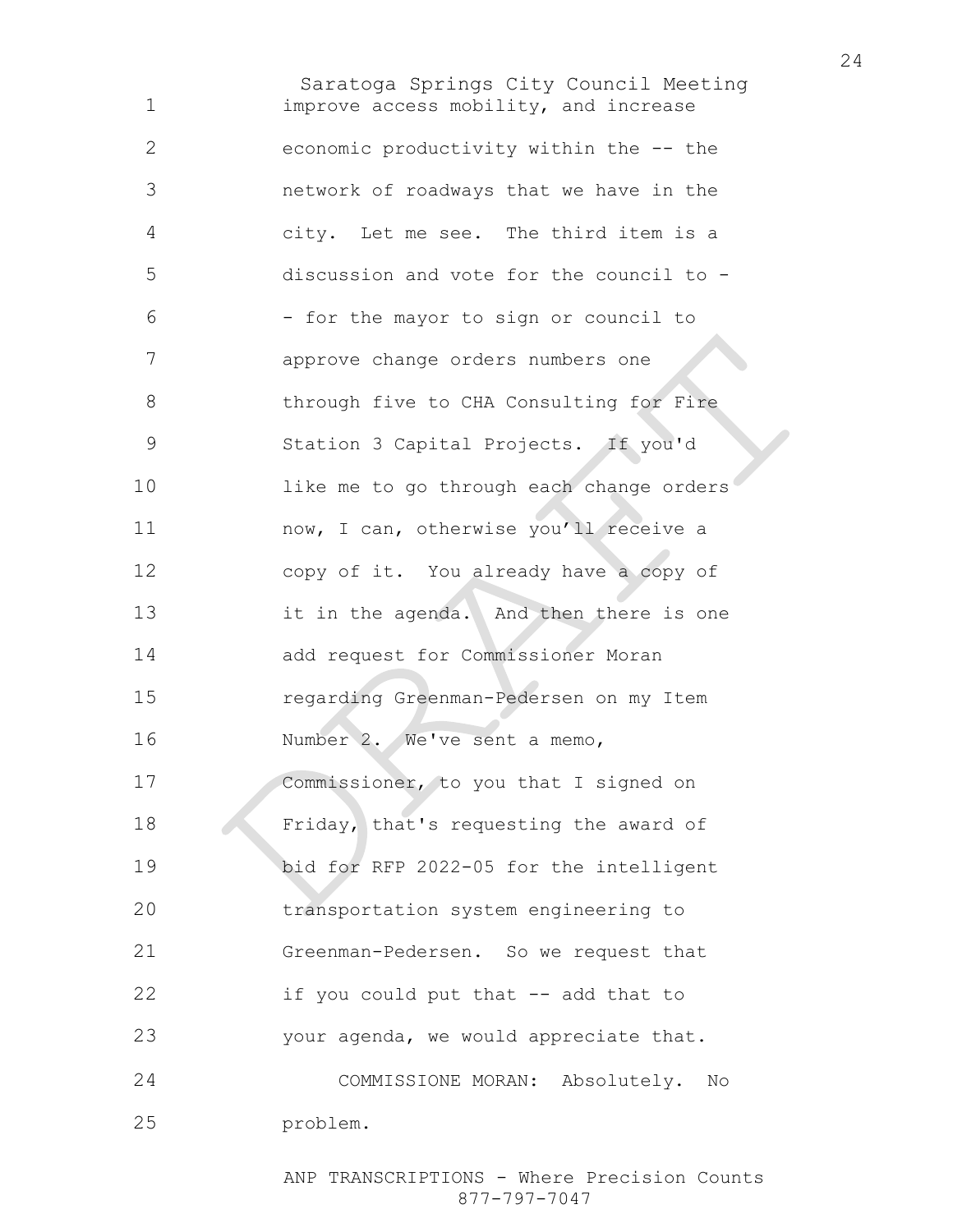Saratoga Springs City Council Meeting DEPUTY COMMISSIONER TETU: Thank you, Commissioner. And that is all I have, and mayor, since you'll be reading these, I'll make sure that I package up a summary for you to read at tonight -- at tomorrow night's council meeting. MAYOR KIM: Thank you. Anything 8 else on the Public Safety? Anything else on -- anything relating to the agenda? Any questions, comments? Seeing none, we're adjourned. It's 9:33. Thank you all for getting on. Thanks.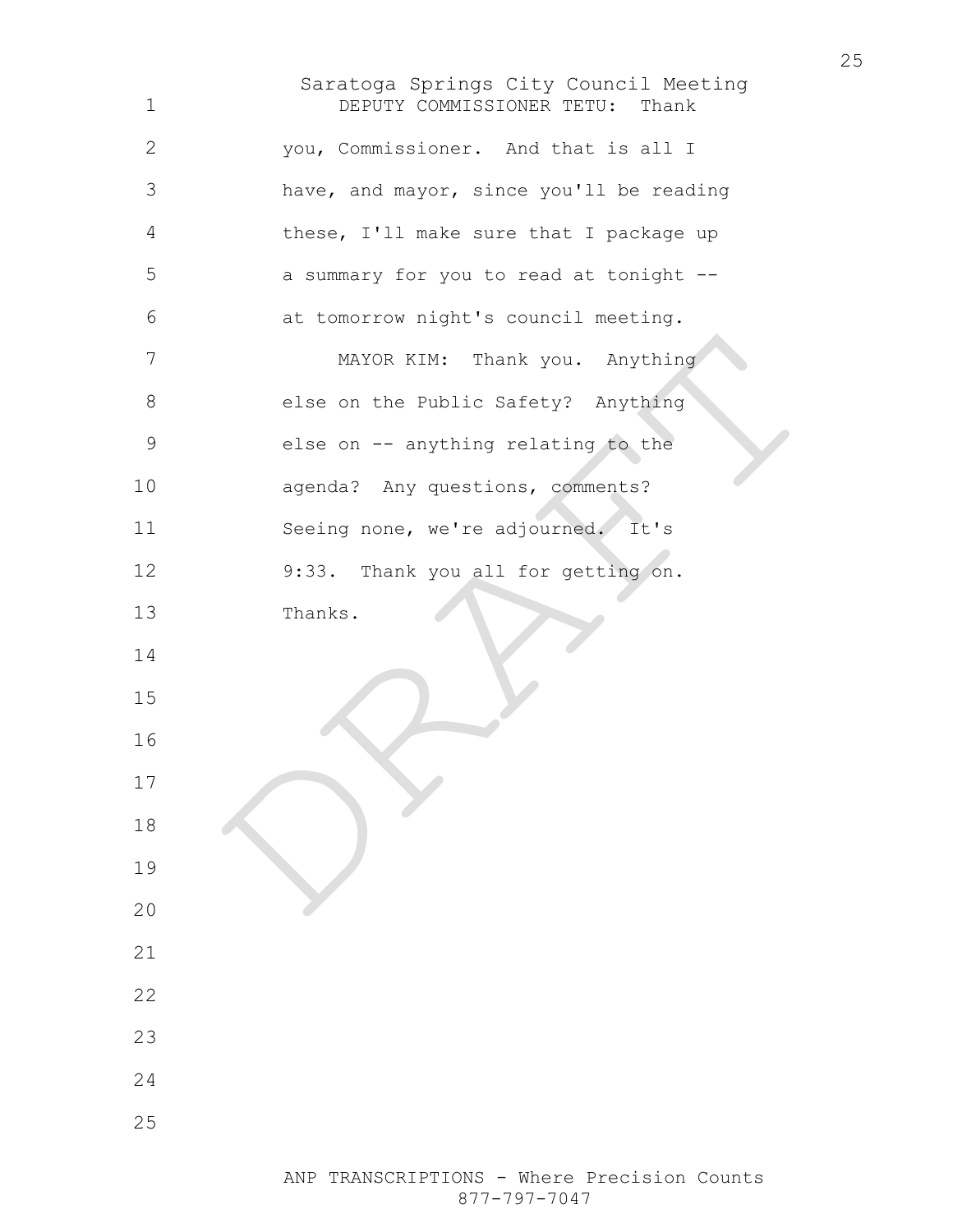|                | Saratoga Springs City Council Meeting<br>$1\,$ |
|----------------|------------------------------------------------|
|                | $\overline{2}$                                 |
| 3              | CERTIFICATION                                  |
| $\overline{4}$ |                                                |
| 5              | I, Hector Solomon, certify that                |
| 6              | the foregoing transcript is a                  |
| $\overline{7}$ | true and accurate record of the                |
| $\,8\,$        | proceedings.                                   |
| $\mathcal{G}$  | Drawa                                          |
| 10             |                                                |
| 11             | Hector Solomon                                 |
| 12             |                                                |
| 13             | ANP Transcriptions                             |
| 14             | 405 WEST MOREHEAD STREET UNIT 11               |
| 15             | CHARLOTTE, NC 28202                            |
| 16             |                                                |
| 17             | Date: June 13, 2022                            |
| $18\,$         |                                                |
| 19             |                                                |
| 20             |                                                |
| $2\sqrt{1}$    |                                                |
| 22             |                                                |
| 23             |                                                |
| 24             |                                                |
| 25             |                                                |